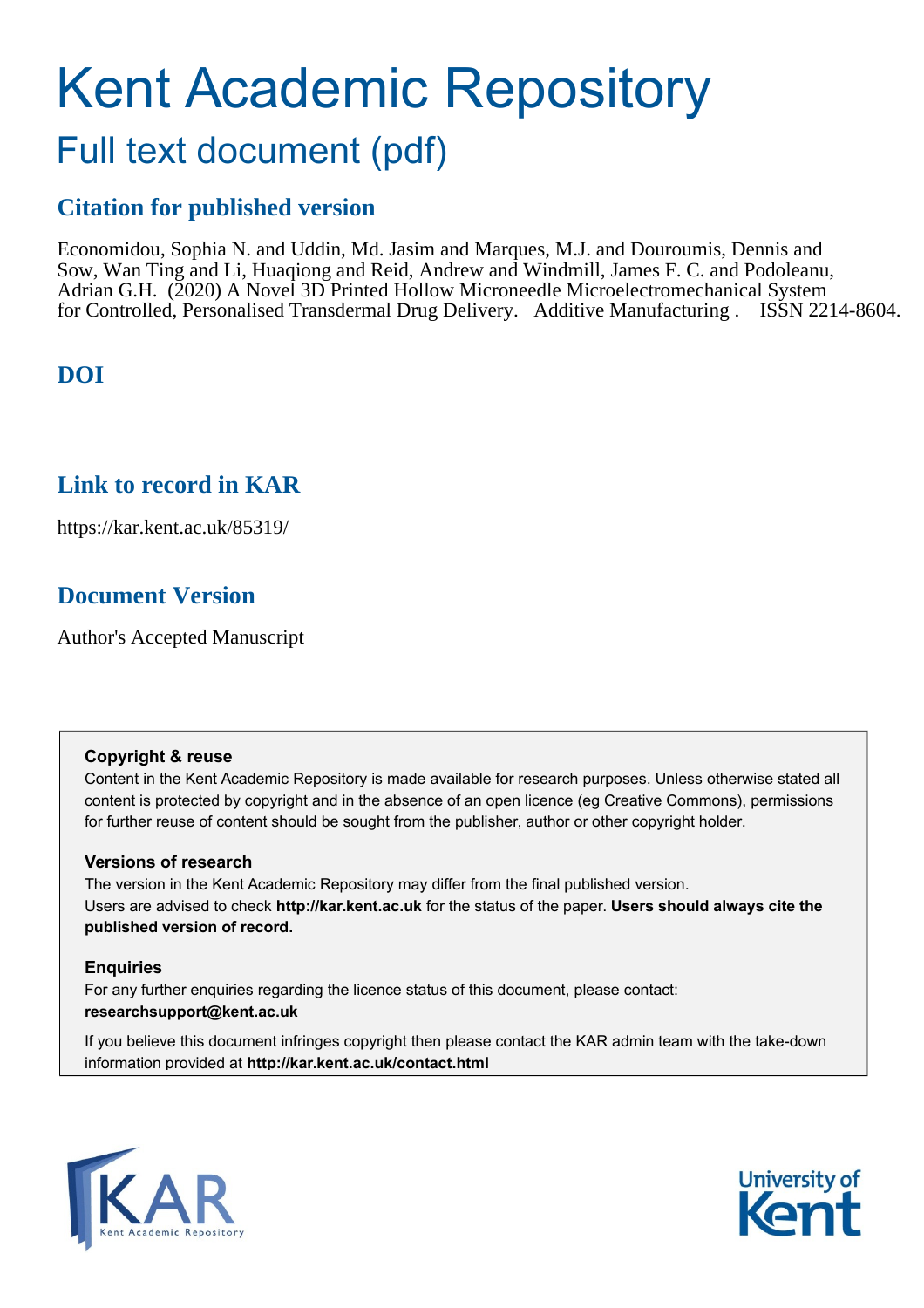## Journal Pre-proof

A Novel 3D Printed Hollow Microneedle Microelectromechanical System for Controlled, Personalised Transdermal Drug Delivery

Sophia N. Economidou, Md. Jasim Uddin, ManuelJ. Marques, Dennis Douroumis, Wan Ting Sow,Huaqiong Li, Andrew Reid, James F.C. Windmill, Adrian Podoleanu



## PII: S2214-8604(20)31187-8 DOI: https://doi.org/10.1016/j.addma.2020.101815 Reference: ADDMA101815

To appear in: *Additive Manufacturing*

Received date:3 August 2020 Accepted date:22 December 2020 Revised date:27 November 2020

Please cite this article as: Sophia N. Economidou, Md. Jasim Uddin, Manuel J. Marques, Dennis Douroumis, Wan Ting Sow, Huaqiong Li, Andrew Reid,James F.C. Windmill and Adrian Podoleanu, A Novel 3D Printed Hollow Microneedle Microelectromechanical System for Controlled, Personalised Transdermal Drug Delivery, *Additive Manufacturing,* (2020) doi:https://doi.org/10.1016/j.addma.2020.101815

This is a PDF file of an article that has undergone enhancements after acceptance,such as the addition of a cover page and metadata, and formatting for readability,but it is not yet the definitive version of record. This version will undergo additional copyediting, typesetting and review before it is published in its finalform, but we are providing this version to give early visibility of the article.

Please note that, during the production process, errors may be discovered which could affect the content, and all legal disclaimers that apply to the journal pertain. © 2020. This manuscript version is made available under the CC-BY-NC-ND 4.0 license<http://creativecommons.org/licenses/by-nc-nd/4.0/>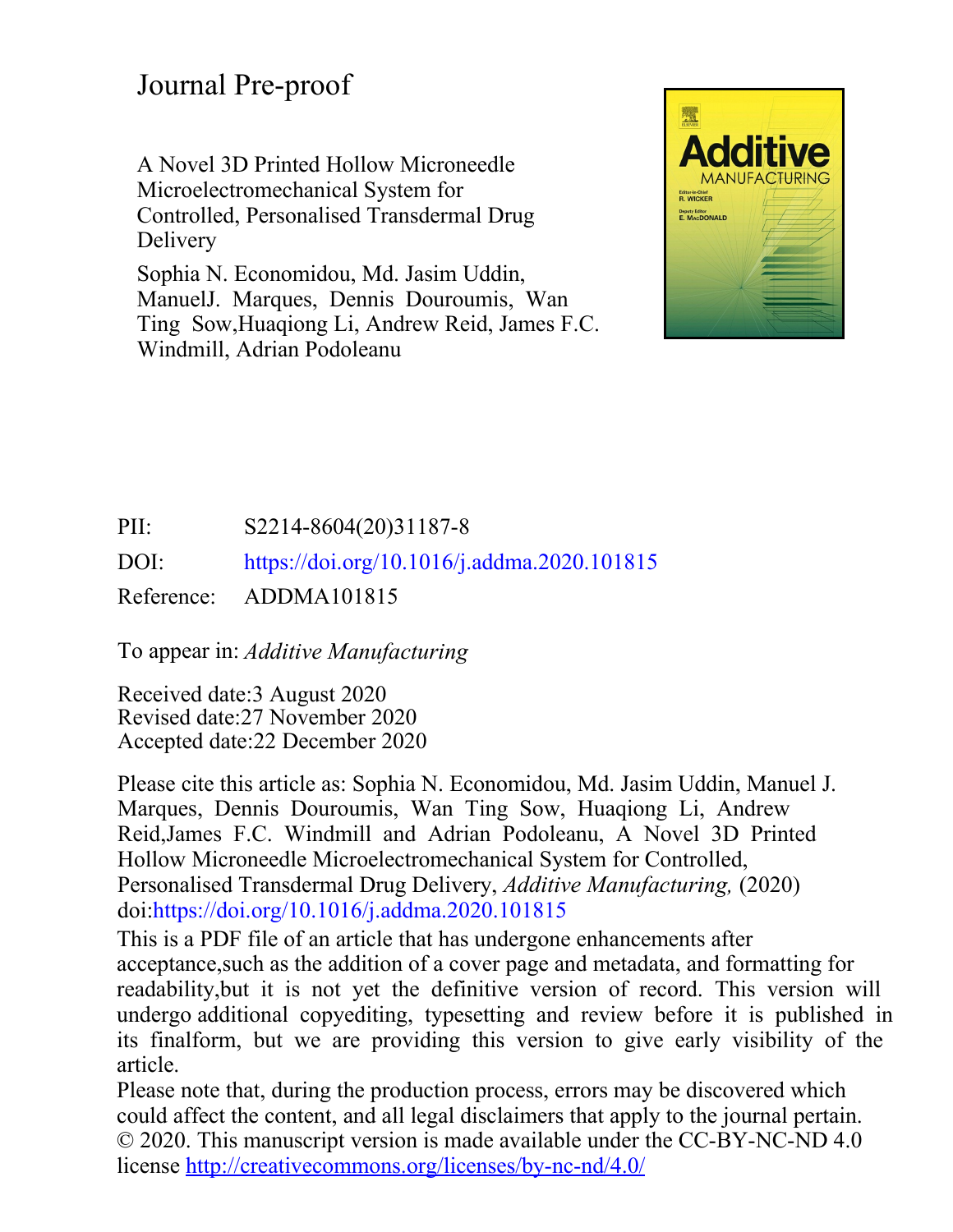## **A Novel 3D Printed Hollow Microneedle**

## **Microelectromechanical System for Controlled, Personalised**

## **Transdermal Drug Delivery**

Sophia N. Economidou<sup>a\*</sup>, Md. Jasim Uddin<sup>b</sup>, Manuel J. Marques<sup>c</sup>, Dennis Douroumis<sup>d</sup>, Wan Ting Sow<sup>e</sup>, Huaqiong Li<sup>e</sup>, Andrew Reid<sup>f</sup>, James F.C. Windmill<sup>f</sup> and Adrian Po oleanu<sup>e</sup>

<sup>a</sup> Medway School of Pharmacy, University of Kent, Medway Campus, Central Avenue, Chatham Maritime, Chatham, Kent ME4 4TB, United Kingdom

 $b$  Department of Pharmacy, BRAC University, Bangladesh. Address: 41 Pacific Tower, Mohakhali, Dhaka-1212, Bangladesh

 $\degree$  Applied Optics Group, University of Kent, Canterbury CT2 7NH, Kent, UK

<sup>d</sup> CIPER Centre for Innovation and Process Engineering Research, Kent, ME4 4TB, UK

<sup>e</sup> Wenzhou Institute, University of Chinese Academy of Sciences, Wenzhou, Zhejiang Province, 325011, P. R. Ch<sup>i</sup>a.

 $f$ Centre for Ultrasonic Engineering, Department of Electronic and Electrical Engineering, University of Strathclyde, 204 George St, Glasgow, G1 1XW, Scotland, United Kingdom

**KEYWORDS:** Microelectromechanica<sup>l</sup> Systems, 3D printing; microneedles; Optical Coherence Tomography;

*in vivo* 

#### **ABSTRACT**

The advancement of drug delivery devices is critical for the individualization of patient treatment and the improvement of healthcare. Here, we introduce the 3DMNMEMS, a novel device that combines 3D printing, microneedles (MNs) and Microelectromechanical Systems (MEMS), allowing versatile and controllable by the user transdermal drug delivery. Hollow MNs were designed and 3D printed using Stereolithography, followed by integrating into a MEMS. By employing advanced imaging techniques, we monitored the distribution of liquid delivered by the device within skin tissue in real-time. *In vivo* testing revealed that the delivery of insulin using the 3DMNMEMS achieved improved glycemic control to diabetic animals compared to subcutaneous injections. These results demonstrated the potential of the 3DMNMEMS as a universal transdermal drug delivery system for personalized care. Huagiong Li<sup>s</sup>, Andrew Reid<sup>1</sup>; James F.C. Windmill<sup>1</sup> and Adrian Po oleanu'<br>
chool of Pharmacy, University of Kent, Medway Campus, Central Ave. uc.<br>
Chatham, Kent ME4 4TB, United Kingdor.<br>
is of Pharmacy, BRAC University,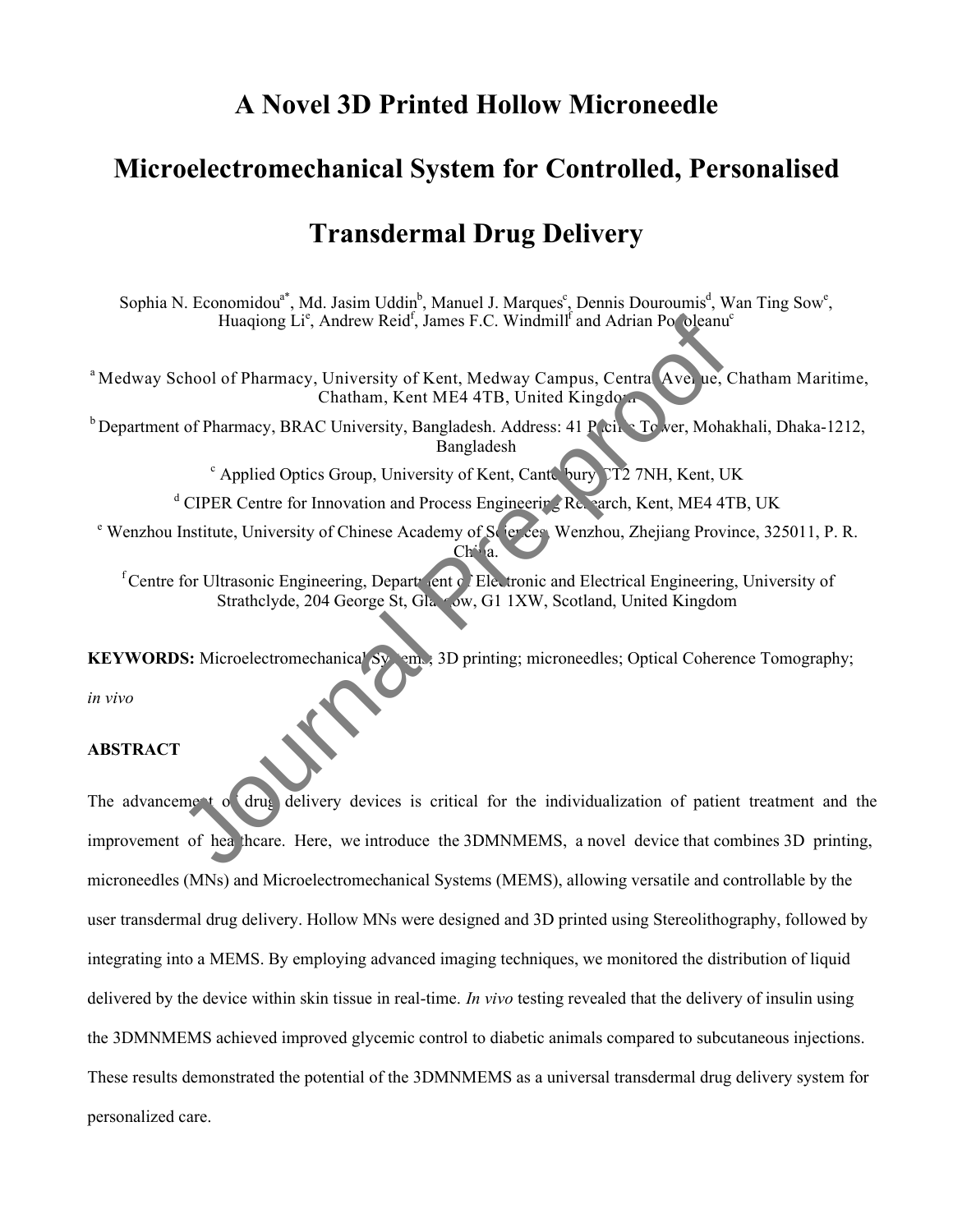#### **1. INTRODUCTION**

Personalization of clinical care is nowadays in the spotlight of research on drug delivery. Finding new pathways that allow the individualization of treatments will improve efficiency, patient compliance and limitation of adverse effects. 'Personalized medicine' is attracting worldwide interest, with sophisticated drug delivery systems being a key element [1]. Additive Manufacturing (or 3D printing) offers the unique ability of direct and fast customisation based on the application, paving the way for the development of personalized tablets, drug delivery devices, implants and advanced tissue engineering [2–7].

3D printing is an umbrella term for a group of manufacturing techniques that  $\lambda$ se virtual Computer Aided Design (CAD) models to create physical objects through a layer-by-layer fabrication process. Hence, 3D printing allows the fabrication of structures previously unattainable with conventional techniques, in a fast and user-friendly manner, while the nature of the technology simplifies and accelerates the prototyping stage. In the field of drug delivery, 3D printing is viewed as a 'new chapter' [8], having already gained visibility and recognition by the respective regulatory bodies (e.g. FDA) [9].

Transdermal drug delivery systems are attractive alternatives to oral and injection-based administration strategies since the transdermal route results in higher bioavailability, while offering the added benefit of causing minimal or no pain, thus being highly patient-compliant  $[10,11]$ . The broader use of such systems was enabled by the introduction of microneed as  $(NN_s)$ , which are miniature puncturing devices that surpass the outer layers of the skin tissue, achieving the delivery of a variety of molecules, proteins, DNA etc. in a minimally invasive and pain free manner [12,13]. Jollow microneedles have emerged as an alternative to typical injections, tackling issues such as pain, needle phobia and the requirement for a trained professional to perform the drug administration [14], with limited applications due to mechanical strength issues [15]. MNs are manufactured through several techniques, mainly micromoulding and micromachining which can often be multistep, time-consuming, challenging to scale-up and difficult to readapt according to individual application requirements. 3D printing is by definition a promising alternative to the traditional MN manufacturing techniques. However, there is limited progress on the applicability of 3D printing for transdermal systems recorded in the past few years [16] because its adoption in fabricating MNs has faced challenges. ees, implants and advanced issue engineering [2-7].<br>
So an umbrella term for a group of manufacturing techniques that<br>
Is to create physical objects through a layer-by-layer fabrication process. Hence,<br>
on of structures pr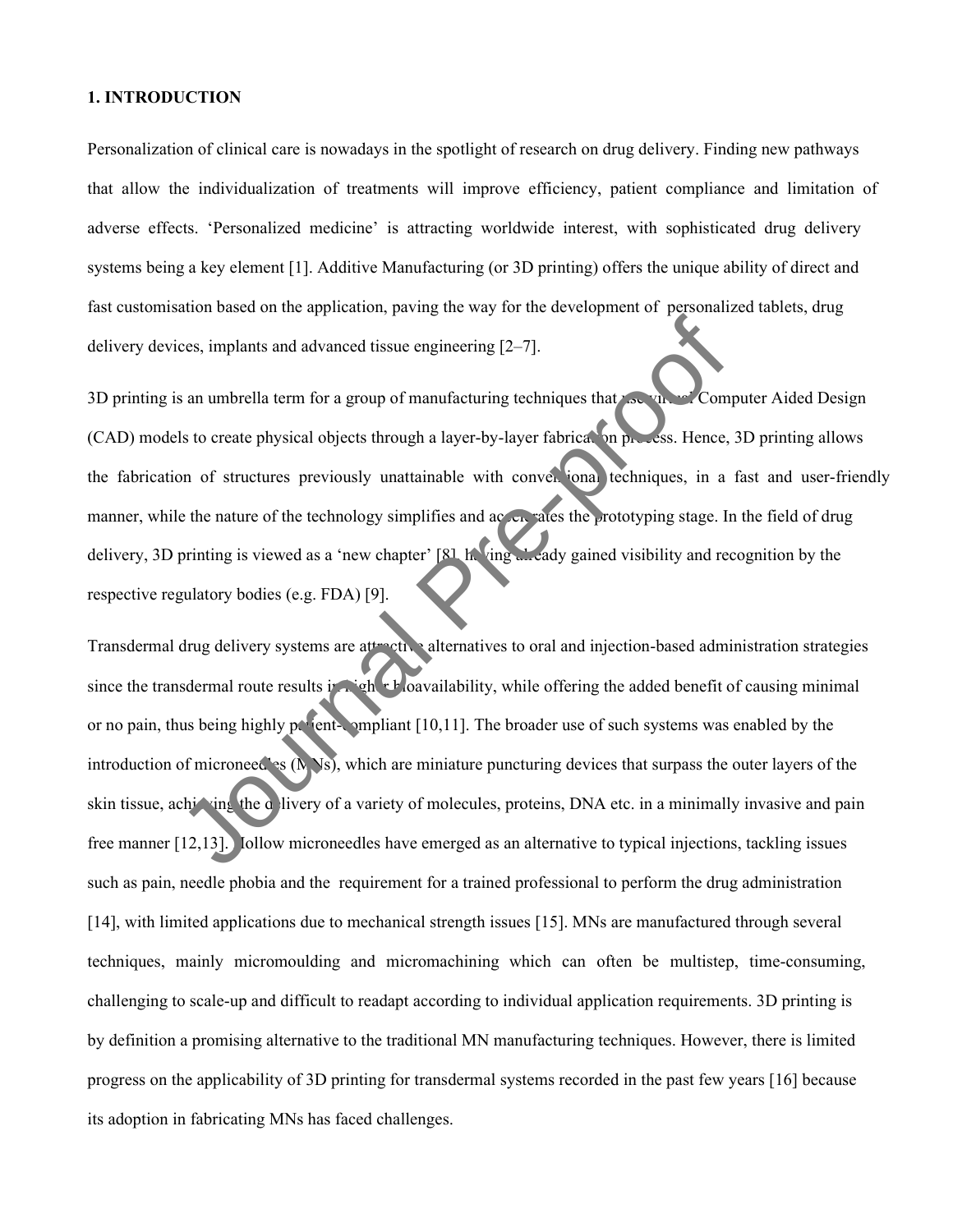The printing resolution has been a major restrictive factor. Although a high degree of fidelity between virtual and physical model is an advantage of 3D printing, high accuracy in detail formation in the microscale often exceeds the capabilities of the printer. As a consequence, issues of reliability arise, especially regarding the MN tip sharpness, which is critical for the successful insertion into the skin. Another challenge stems from the limited material palette that is readily processable with the various 3D printing technologies and is further narrowed down by the requirement of biocompatibility. Indeed, there is only a small number of biocompatible, printable materials across the whole family of printing technologies.

A small number of studies have reported the successful implementation of  $\overline{3}$  pr iting as a manufacturing technique for hollow MNs, intended for transdermal purposes. Two photon polymerization (2PP), a specialised photopolymerization printing technique, has been used for the development of MN masters for micromoulding [17] as well as for the direct fabrication of patches. Ovsianikov et al. em. loyed 2PP to fabricate hollow MNs, reporting that the manufacturing process had no adverse effects on cell viability and growth [18]. The same technology was also employed to develop a combined hollow MN and reservoir patch that can be potentially incorporated in transdermal and implant ble systems [19]. The aforementioned technology favours MN fabrication due to its exceptional resolution, ereby enabling the formation of sharp MNs. However high costs, longer printing times and small printing volumes [20], hamper the production in larger numbers, raising questions regarding the technology's potential for broad clinical applications. oss the whole family of printing technologies.<br>
Mober of studies have reported the successful implementation of the bridge<br>
Hollow MNs, intended for transdermal purposes. Two photo to keep ization (2<br>
mization printing tec

To overcome these cha enges, exploring the applicability of more accessible printing technologies, is imperative. Recently, our group demonstrated that commercial laser Stereolithography (SLA) can be a valuable tool for fast, cost-effective and readily customizable manufacturing of biocompatible solid coated MNs with tailored drug loadings. The MNs were tested for their ability to deliver insulin *in vivo* showing exceptional performance [21,22]. Although the drug loading was easily customizable by the manufacturer through the inkjet printing technique employed, the real-time, in-situ control of the administration was still not possible.

To circumvent this pitfall, the use of a sophisticated Microelectromechanical System (MEMS) is proposed. MEMS have emerged as a valuable tool to achieve controlled and accurate brain, ocular, gastrointestinal and transdermal drug delivery [23]. Extensive work has been done on wearable insulin pumps, nonetheless these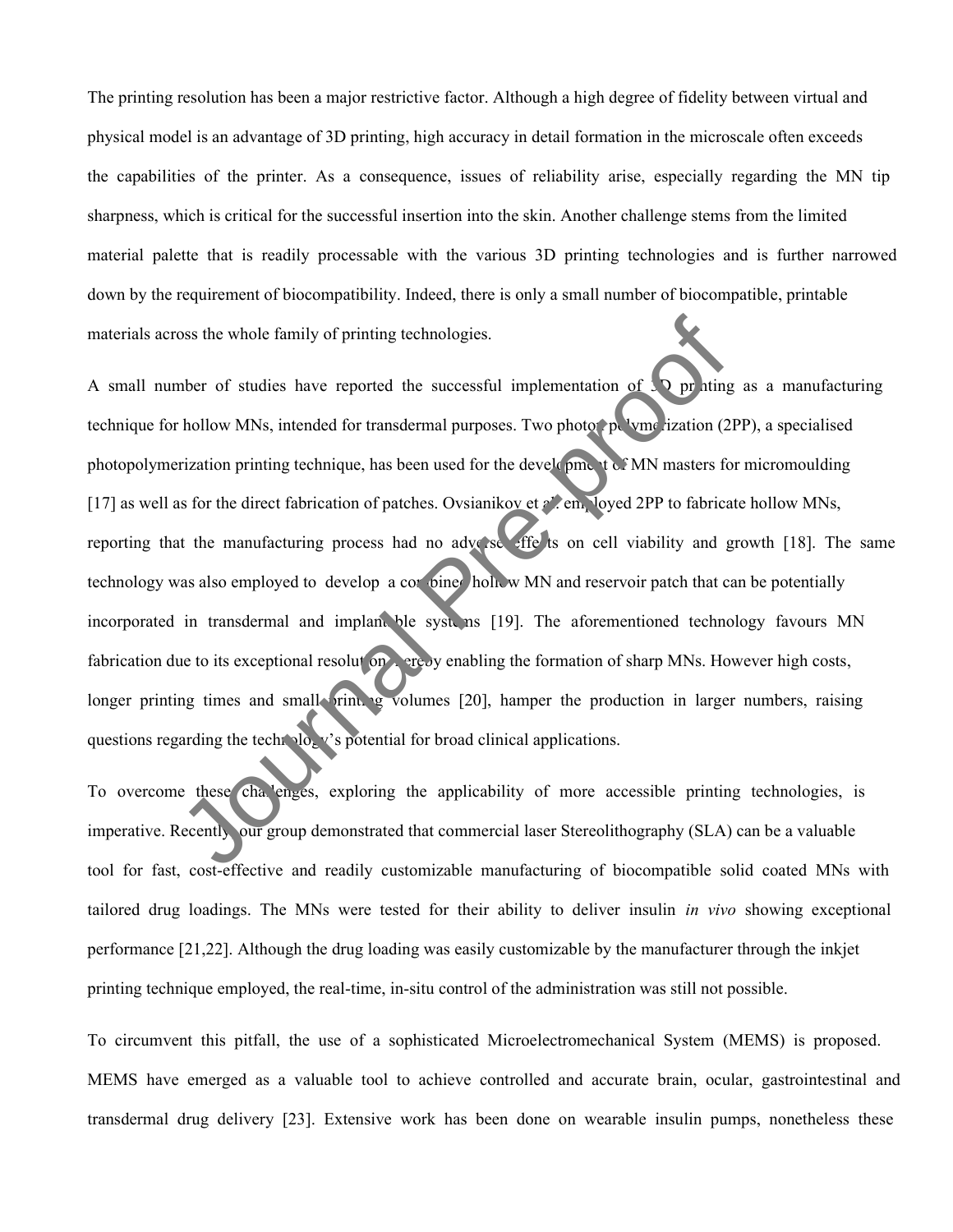devices must be worn constantly, and commercial insulin pumps are often avoided by diabetics due to aesthetic and practical reasons [24]. Moreover, MEMS have been integrated in close-loop systems where a sensor monitors the levels of a specific physiological signal and triggers the release of the respective therapeutic agent [25]. Although such systems are intelligent and do not require the patient to proactively manage the treatment, they must be worn or implanted. Also, they are targeted to a specific application and restricted to respond to the physiological stimulus for which they have been designed, and thus not suitable for universal drug delivery. Therefore, this work proposes an adaptable, non-wearable, stimulus-independent MEMS for administration of a variety of drug-containing solutions.

In this article we present for the first time a universal transdermal drug delivery system that combines two cutting-edge technologies, 3D printing of MNs and MEMS to create a 3DMNMEMs device. The device, consisting of a hollow MN patch integrated with a MEMS, permits the direct control of the drug administration by the user, hence enabling the personalization of treatment. Moreover, this transdermal MN-mediated approach renders the system minimally invasive and thus *l* (ghly patient-compliant. The suitability of 3D printing as a fast, scalable and cost-effective technique to manufacture hollow MNs with sufficient strength for skin insertion, is demonstrated. The device was developed following a series of staggered, modular steps, starting from design, 3D printing and mechanical testing, to the usage of sophisticated optical imaging techniques to visualize the efficiency of the system in real time. Additionally, the novel 3DMNMEMS was evaluated in terms of customised drug delivery in vitro, administering a model hydrophilic molecule in different dosages. The development of the system was completed by demonstrating the efficiency of the device to administer insulin both in vitro and in vivo. is work proposes an adaptable, non-wearable, stimulus-independent MEM for a<br>g-containing solutions.<br>Le we present for the first time a universal transdermal cut delivery systemetric<br>direct of the first time a universal tra

#### **2. MATERIALS AND METHODS**

#### *2.1 Materials*

The material used was a biocompatible Class I photopolymer consisting of methacrylic oligomers and phosphine oxides as photoinitiators branded as Formlabs Dental SG (GoPrint3D, North Yorkshire, UK). The insulin (aspart) (Novorapid) was bought from Novo Nordisk (London, Crawley, UK). The sodium fluorescein was purchased from Sigma Aldrich (Gillingham, Kent, UK). Streptozotocin (≥75% α-anomer basis, ≥98%) and citric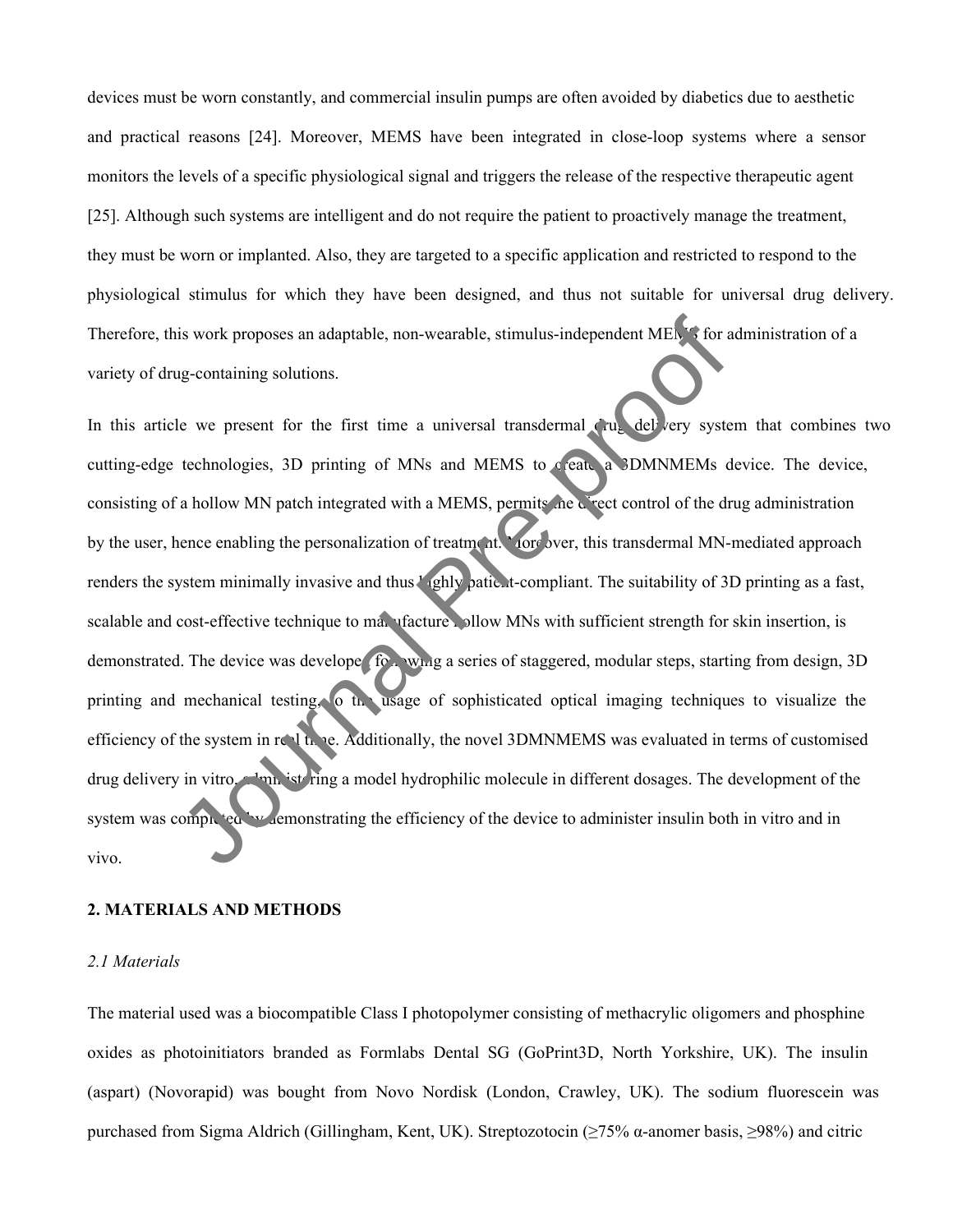acid were both purchased from Merck Chemical Co. (Darmstadt, Germany). All solvents were of analytical grades.

#### *2.2 Design and Additive Manufacturing of hollow MNs*

The hollow MN patches were designed using the PTC Creo Computer-Aided Design software (PTC, Boston, MA, USA). The design of the patches was carried out in two stages, the first to validate the optimum MN design and the second to create a universal patch that will allow the receipt and delivery of solution. At first, hollow MN arrays were designed attached on a thin substrate of  $15x15x0.5$  mm. Each MN was cone-shaped with a base diameter of 1000 μm, tip diameter of 100 μm and height of 1000 μm. The hollow cones featured a wall thickness of 100 μm and the internal bores had a diameter of 800 μm at the cone base. Two MN designs, 'Bevel' and 'Ellipsis' were developed, and their printability was tested. Each array featured 49 MNs in a 7x7 symmetrical configuration. This design was employed to validate the mechanical strength and piercing capability of the MNs. Subsequently, the design was expanded, increasing the thickness of the substrate to 1.5mm and including an internal reservoir of 500μm thickness. The reservoir connected the MN bores to a 4.30mm diameter opening at the bottom of the patch, created for the provision of fluid to the MNs. The number of the MNs was reduced to 4 in a 2x2 symmetrical configuration for an mal studies. The CAD models were then inserted in the Preform software (Formlabs, MA, USA). The MN patches were manufactured using the Form2 SLA 3D printer (Formlabs, MA, USA) that features high resolution capabilities (25 and 140μm for z and x, y axes, respectively). Post-printing, the arrays were purged from any unpolymerized resin residues in isopropyl alcohol bath and were then cured for  $60$  in at  $40$  °C under UV radiation using the MeccatroniCore BB Cure Dental station (GoPrint3D, UK). of the cata a universal patch that will allow the receipt and delivery of se ution.<br>
designed attached on a thin substrate of 15x15x0.5 mm. Each Maximum designed attached on a thin substrate of 1000 µm. The hollows Concen

#### *2.3 Scanning Electron Microscopy (SEM)*

The MN arrays were mounted onto aluminium stubs using a double-sided carbon adhesive tape (Agar Scientific, UK). Each array was examined by SEM (Hitachi SU 8030, Japan) using a low accelerating voltage (1.0 kV). A low accelerating voltage was used to avoid electrical charges on the MNs. The images were captured digitally from a fixed working distance (11.6 mm).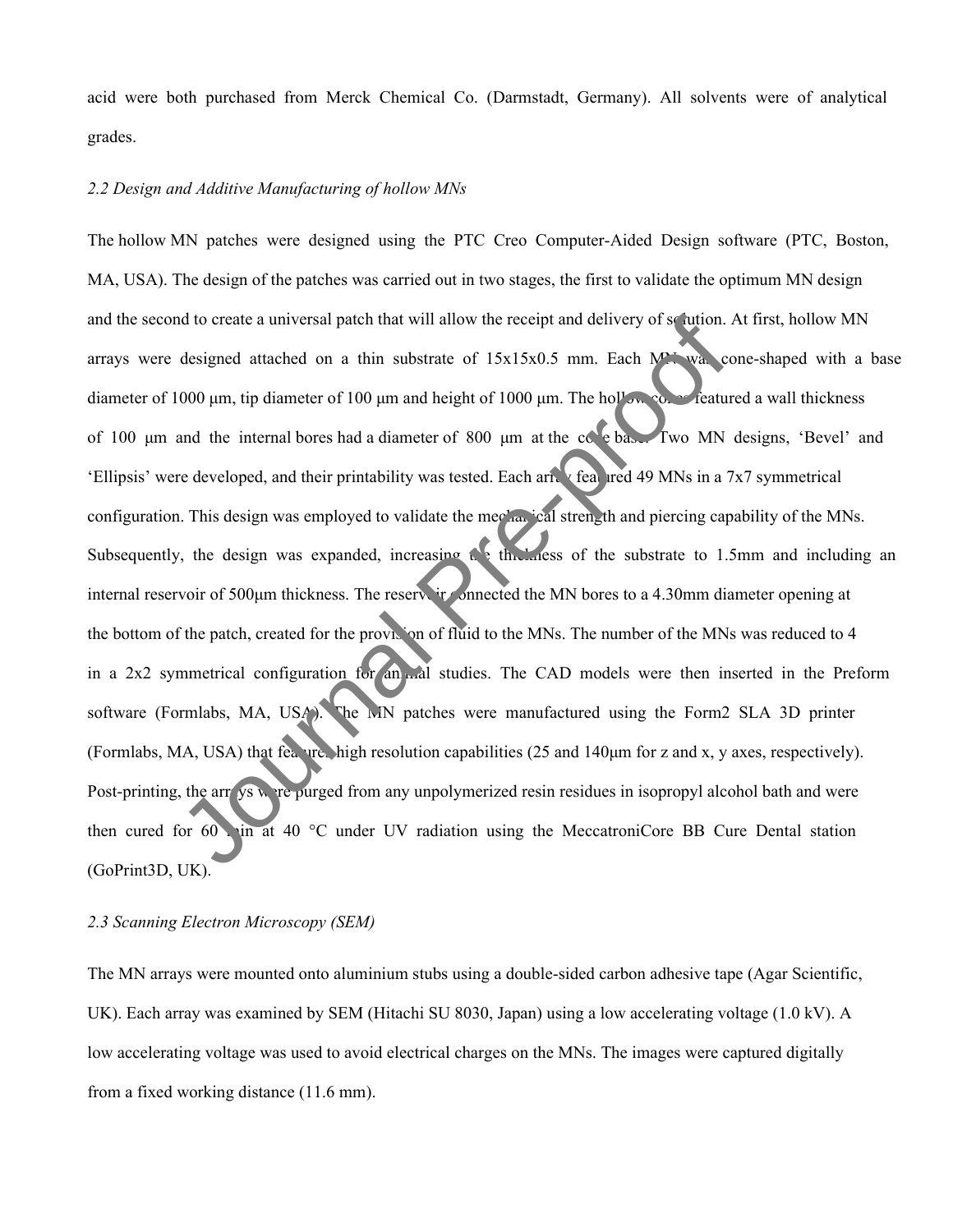#### *2.4 Preparation of porcine skin samples*

Full-thickness abdominal porcine skin was collected from a local slaughterhouse (Forge Farm Ltd., Kent, UK) and was then shaved using a razor blade. The fatty tissue below the abdominal area was removed using a scalpel. Samples of full-thickness skin tissue were sliced and used for the piercing tests. The remaining skin was pinned onto a polystyrene block and wiped with ethanol (70%). Samples of 1.0±0.1 mm thickness were extracted by applying a Dermatome (Padgett Dermatome, Integra LifeTMSciences Corporation, USA) at an angle of ±45°. The thickness of the skin was measured using a caliper and  $20x20$  mm tissue samples were cut using a scalpel. The skin samples were placed onto filter paper soaked in a small amount of saline bosp late buffer (pH 7.4) for 2 h. The Dermatome skin samples were employed for OCT and *in vitro* release studies.

#### *2.5 Insertion tests into porcine skin*

The ability of the 3D printed hollow MNs to effectively pierce forcine skin and determine the force needed for penetration was investigated. To achieve this, the  $TA$ . ID, lus Texture Analyser (Stable Micro Systems, Surrey, UK) equipped with a 5 kg load cell was employed. The MN arrays were fixed on the moving probe of the machine using double-sided adhesive tape. Samples of full-thickness abdominal skin were placed on waxed petri dishes and were secured on the  $\frac{1}{2}$  on,  $\frac{1}{2}$  fixed probe of the machine. Identical 3D printed cone shaped MNs, featuring identical shape and dimensions but designed as solid, without bores and openings, were also tested, for comparison purposes. Continuous force and displacement measurements were recorded to identify the point of needle insertion. The speed of the moving probe was 0.01mm/s and all experiments were repeated 5 times. So the skin was measured using a caliper and 20x20 mm tissue samples we explose were placed onto filter paper soaked in a small amount of saline. Most are explosed in a small amount of saline. Nost alternation eskin sampl

#### 2.6 Axial force mechanical testing

To evaluate the fracture strength of the MNs, fracture tests were conducted employing a Tinius Olsen H25KS mechanical testing machine, equipped with a 25kN load cell. The MNs were mounted on the moving probe of the machine using double-sided tape and were compressed against a flat steel plate until fracture. Moreover, identical 3D printed solid cone shaped MNs were tested, for comparison purposes. Continuous force and displacement measurements were recorded and the speed of the moving probe was 1mm/s Each experiment was repeated 5 times.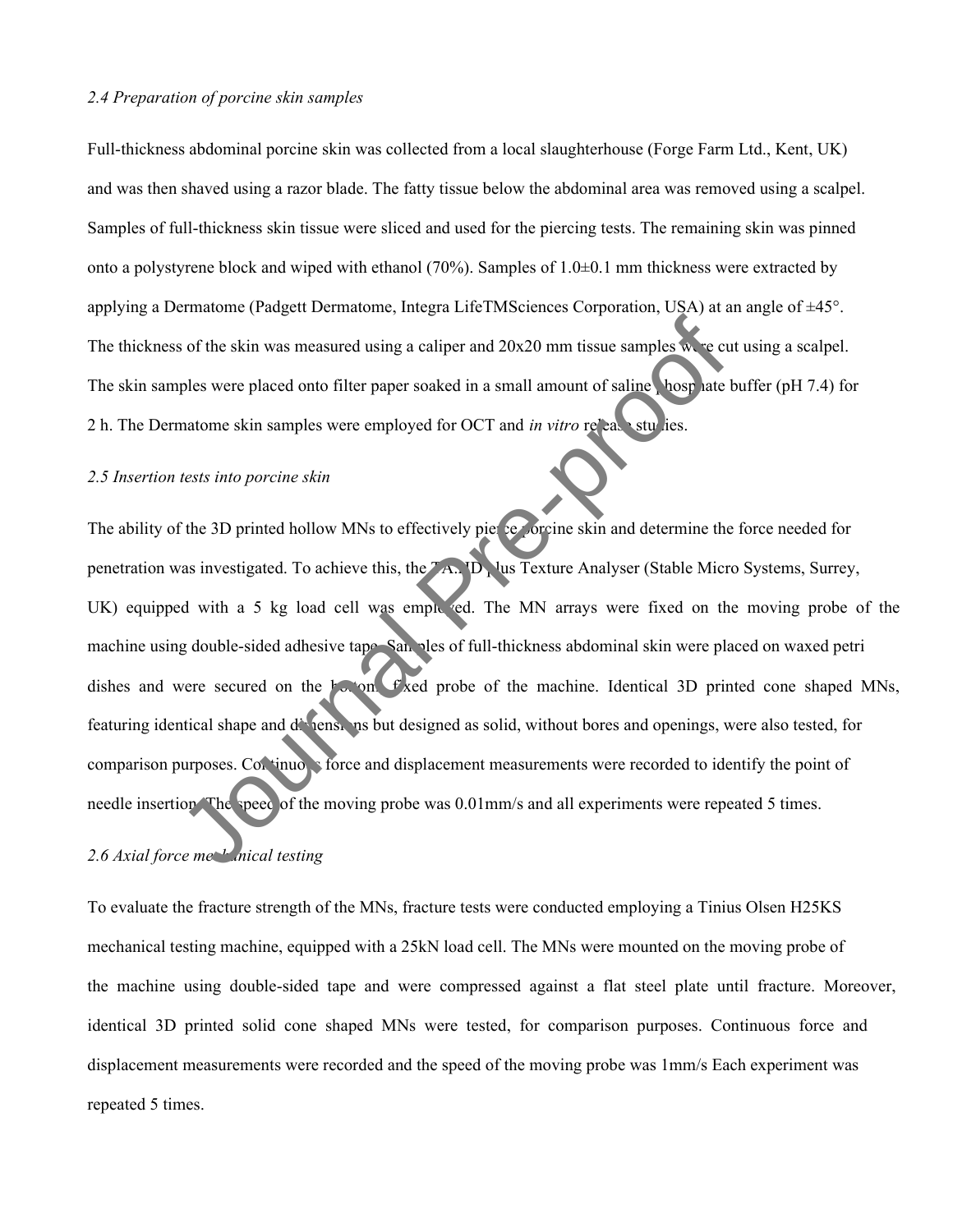#### *2.7 Microelectromechanical System (MEMS)*

For this study, a customised diaphragmatic microdosing pump was employed (Bürkert Fluid Control Systems, Ingelfingen, Germany). The system requires connection to an electric source of 24 V that can either be supplied through a standard power source and transformer or batteries for portability. The MEMS was designed to pump single strokes of defined volume of a few microliters while allowing the tailoring of stroke frequency, mode of flow and final amount supplied. The stroke volume accuracy supplied by the MEMS was determined using a simple method. Single strokes of a solution of known concentration of sodium fluorescein salt were pumped into volumetric flasks and then diluted with deionised water. The solutions were then analyzed via UV/Vis spectrophotometry to quantify the experimental concentrations, which were then used to calculate the experimental single-stroke output. The results were compared to the  $\exp(-\text{teC})$  (theoretical) concentrations based on the 5  $\mu$ L value given by the manufacturer. The experiment was performed in triplicate.

#### *2.8 X-ray Micro Computer Tomography*

X-ray Micro Computer Tomography (μCT) scans were performed on the 3D printed hollow MN patch. The equipment employed was a Bruker Skyscan 1172, with an SHT 11 Megapixel camera and a Hamamatsu 80 kV (100 μA) source. The samples were mounted vertically on a portion of dental wax and positioned 259.4mm from the source. No filter was applice to the X-Ray source and a voltage of 80 kV was applied for an exposure time of 1050 ms. The images generated vere  $2664\times4000$  pixels with a resolution of 6.75  $\mu$ m per pixel. The images were collected, and a volumetric reconstruction of the sample generated by Bruker's CTvol software. The threshold for this attenuation signal was set manually to eliminate speckle around the sample, and then further cleaned with a thresholding mask using Bruker's CTAn software. Branch Computer Tomography<br>
Journal Pre-properties and then diluted with decionised water. The solutions were then maly<br>
metry to quantify the experimental concentrations, which there then maly<br>
single-stroke output. The r

#### *2.9 Optical Coherence Tomography*

The Optical Coherence Tomography (OCT) system used in this study employs a swept-source operating at a central wavelength of 1050 nm with a tuning range of roughly 100 nm, and has been described elsewhere [26]. The axial/lateral resolutions of this system during imaging were roughly 10 μm and 15 μm, respectively, with a lateral field of view of 25  $\times$  25 mm<sup>2</sup>. OCT data was processed using the Complex Master/Slave (CMS) method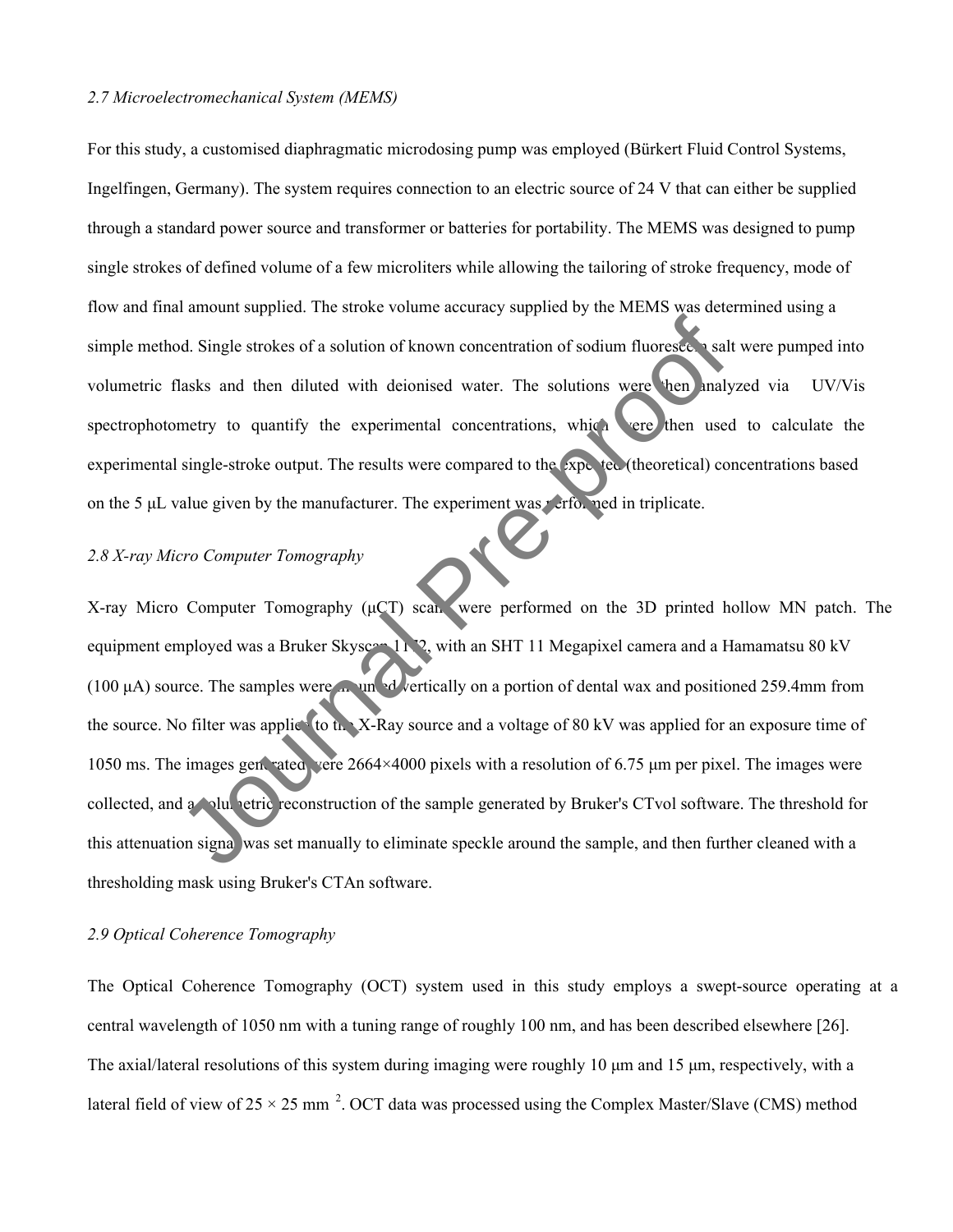[27]. which allowed for direct visualisation of the structures being imaged. The 3DMNMEMS device was manually compressed against a sample of full-thickness porcine skin so that the MNs were inserted into the tissue. A solution of powdered milk in water was pumped and a series of consecutive scans in equal time intervals were recorded.

#### *2.10 In vitro release studies through porcine skin*

The ability of the 3DMNMEMS device to disrupt the skin barrier and deliver molecules *in vitro* was assessed using Franz diffusion cells (PermeGear, Inc., PA, USA). Dermatomed porcine skin with a thickness of 1.0 $\pm$ 0.1mm was employed. The skin samples were mounted on the donor compartments of a Franz diffusion cell array. The temperature of the Franz cells was maintained at 37 °C using a automated water bath (Thermo Fisher Scientific, Newington, USA). The MN patch, fitted on the MEMS, as pressed to the skin to ensure insertion. Thereafter, the MEMS was set to administer a solution of sodium fluorescein salt in deionised water (2mg/mL). Three different pumping regimes were implemented, consisting of 1, 2 and 4 serial single-stroke cycles, resulting in three different dosages:  $5\mu$ L,  $10 \mu$ L and  $20 \mu$ L, respectively. For the samples receiving 2 and 4 strokes, fixed time intervals of 2 s were maintained bet een each individual stroke. Sample fractions (6–6.5 mL/h) were collected every 10 minutes using an auto-sampler (FC 204 fraction collector, Gilson, USA) attached to the Franz diffusion cells system. The experiment was repeated administering 10 μL (2 strokes) of insulin (100 IU/mL) as a bolus dose in porcine skin, and its permeation was studied for 1 hour. Statistical analysis for the drug release was performed with a Ma<sub>nn-Whitney nonparametric test and t-test analysis for the *in vitro* studies (InStat, GraphPad</sub> Software Inc., San Liego, CA, USA), where samples were considered as statistically significant at  $p < 0.05$ . The 3DMNMEMS device to disrupt the skin barrier and deliver molecules in vi<br>diffusion cells (PermeGear, Inc., PA, USA). Dermatomed porcine<br>was employed. The skin samples were mounted on the donor comparing of a lapperatur

#### *2.11 UV/Vis Spectrophotometry*

The absorption spectra generated by the fluorescein sodium solutions were obtained employing 10mm path length cuvettes in a Perkin Elmer Lambda 365 at a nominal resolution of 1nm. The spectra were recorded at room temperature  $(20^{\circ}C)$ , using deionised water as reference. The spectra were employed to quantify the concentration of the dilute.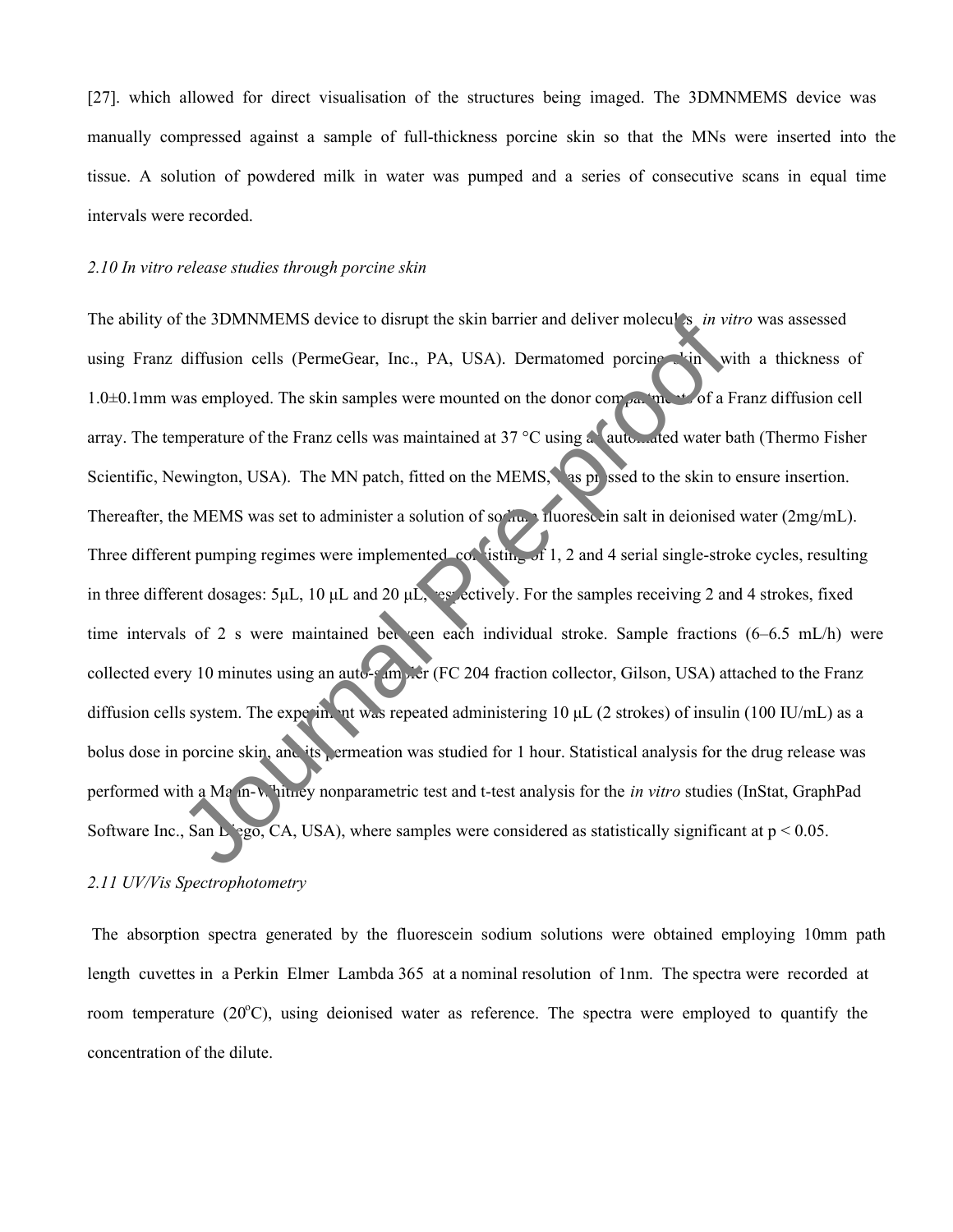#### *2.12 High-performance liquid chromatography (HPLC)*

The amount of insulin collected from the receptor fluid of the Franz cells was determined by HPLC (Agilent Technologies, 1200 series, Cheshire, UK) equipped with a Phenomenex Jupiter 5u c18 300 Å, LC Column  $(250\times4.60$  mm, particle size 5 µm, Macclesfield, UK). The mobile phase consisted of water with 0.1% Trifluoroacetic Acid (TFA) and acetonitrile with 0.1% TFA (66:34 v/v), with a 1 mL minflow rate. The column was equilibrated at 35 °C, the injection volume was 20  $\mu$ L and the eluent was analysed with a UV detector at 214 nm. The results were integrated using Chemstation® software and the samples were analysed in triplicates.

#### *2.13 In vivo clinical studies*

The effectiveness of the 3DMNMEMS device to administer insulin *in vivo* was tested on Swiss albino female mice. Before the start of the study, all animals, weighing  $12 + 10$  g, were given free access to solid bottom cages with controlled diet for 3 days. To create a diabetic animal model, diabetes was chemically induced by a single subcutaneous injection of streptozotocin ( $\sqrt{9}$  mg/kg) in citric acid buffer (pH 4.5), in the flank. The induction of diabetes was confirmed by measuring the fasting blood glucose at scheduled times using a onetouch glucometer (ACCU-CheckVR Active, Joche, Germany), with mice that presented blood glucose higher than 300 mg/dl to be rendered diabetic. 24 h before experimentation, the diabetic animals were anesthetized and shaved on the area of 3DNNMEMS device application, using an electric razor (Panasonic, USA). Finally, the animals where  $f$  ted for 1. h, receiving only water and libitum. 4 nm. The results were integrated using Chemstation® software and the samples<br>
<br>
Linical studies<br>
<br>
Linical studies<br>
<br>
Linical studies<br>
<br>
<br>
Similar Presences of the 3DMNMEMS device to administer insuling<br>
<br>
<br>

The start o

On the day of experimentation, the animals were divided in 3 groups ( $n=6$  each):

1. Untreated (negative control), received no treatment

2. SC (positive control), received 0.5 IU/animal via subcutaneous injection

3. 3DMNMEMS, received 0.5 IU/animal via the 3DMNMEMS

The animals treated with the 3DMNMEMS device were held gently while the MN array was applied on the shaved dorsal area using manual finger pressure to reassure insertion. The MEMS, connected to batteries for ease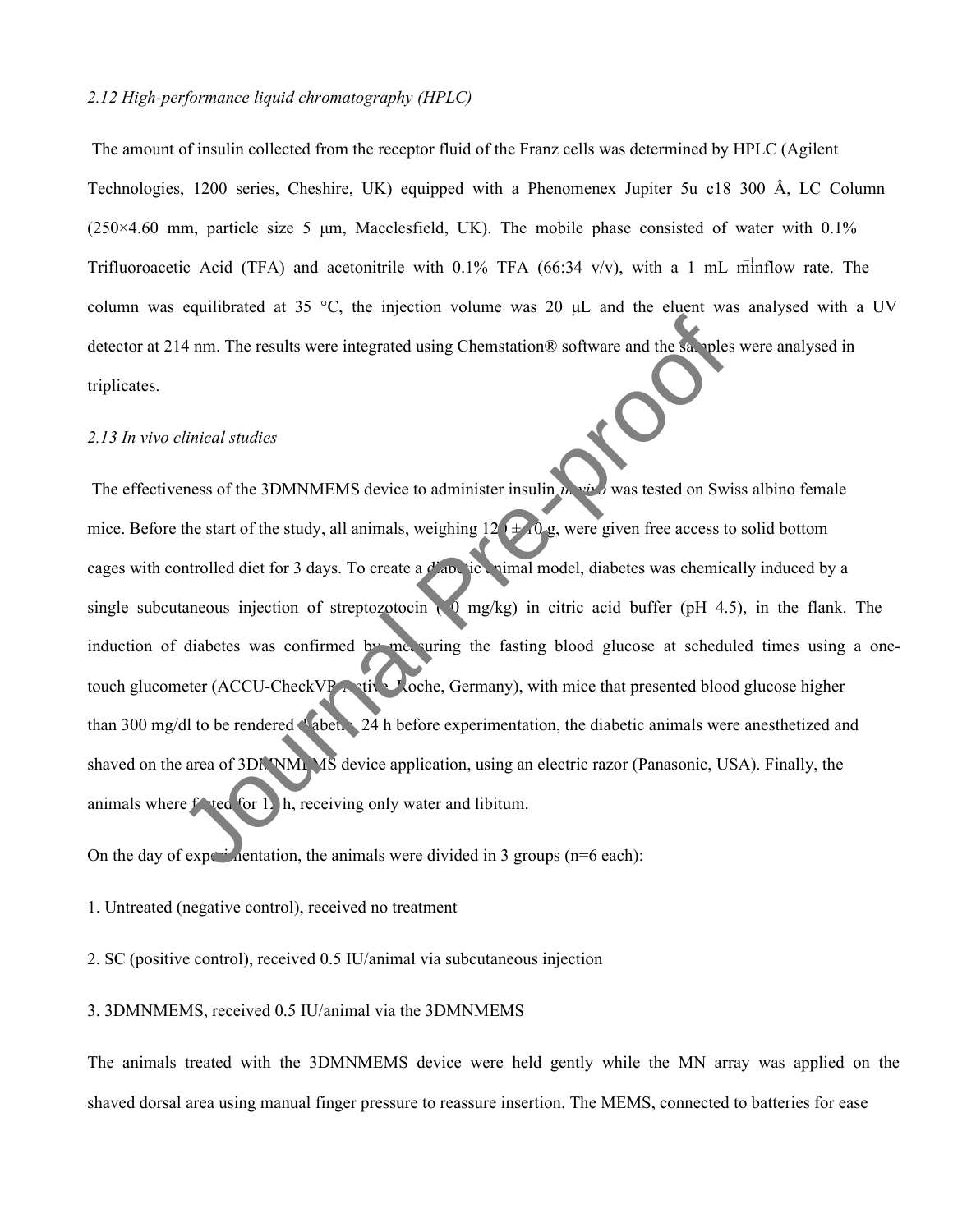of handling, was then fitted to the patch. The aforementioned amount of fast-acting insulin was supplied, in the form of a bolus dose, to imitate the typical subcutaneous injection treatment regime and allow the comparison thereof. After administration, the system was removed immediately. For all animal groups, blood samples from the jugular vein were collected at 0, 1, 2, 3, 4, 5 and 6 h after the insulin administration and the blood glucose values were extracted, using the glucometer. Plasma insulin concentrations were measured employing an insulin-EIA Test kit (Arbor Assays, MI, USA).

All animal experiments throughout this study were approved by the Research Ethics Committee (reference number 0003/17, Department of Pharmacy, Southern University Bangladesh) and conducted according to the Southern University Bangladesh policy for the protection of Vertebrate Animals used for Experimental and Other Scientific Purposes, with implementation of the 3Rs principle (replacement, reduction, refinement).

#### **3. RESULTS AND DISCUSSION**

#### *3.1 3D printing of MNs*

In this study, laser SLA, a photopolyme ization-based technology, was employed to manufacture hollow MN patches. The desktop SLA printer featur da lase, which selectively polymerizes fine "roads" (rasters) of material in a layer-by-layer fashion, on the  $\frac{1}{4}$  asis  $\frac{1}{4}$  virtual CAD model. The CAD model was inserted into a slicing software, sliced into parallel, a liacent layers and then translated into a g-code, which contained all the information necessary for the printing process. Based on the g-code, the printer used a galvano-mirror to navigate the laser the resin vat and locally activate the photopolymerization process. Experiments throughout this study were approved by the Research Em<sup>3</sup> C<br>
S/17, Department of Pharmacy, Southern University Bangladesh and<br>
inversity Bangladesh policy for the protection of Vertebrate Chim IIs used 1<br>
fic P

In general, 3D printing allows the fabrication of complex structures that are often unattainable through other techniques. For transdermal systems, it has the potential to replace typical manufacturing methods that are often laborious, time-consuming and difficult to customize (e.g. micromoulding). However, MNs pose an inherent challenge, due the high resolution required to accurately 3D print fine details in the microscale. Resolution in SLA printing is dependent on a number of parameters, such as the diameter of the laser beam point and the material properties. Moreover, the accuracy on the z axis is determined by the smallest step of the moving platform, while on the x and y axes, resolution is affected by the galvano-mirror movement [20]. To the authors'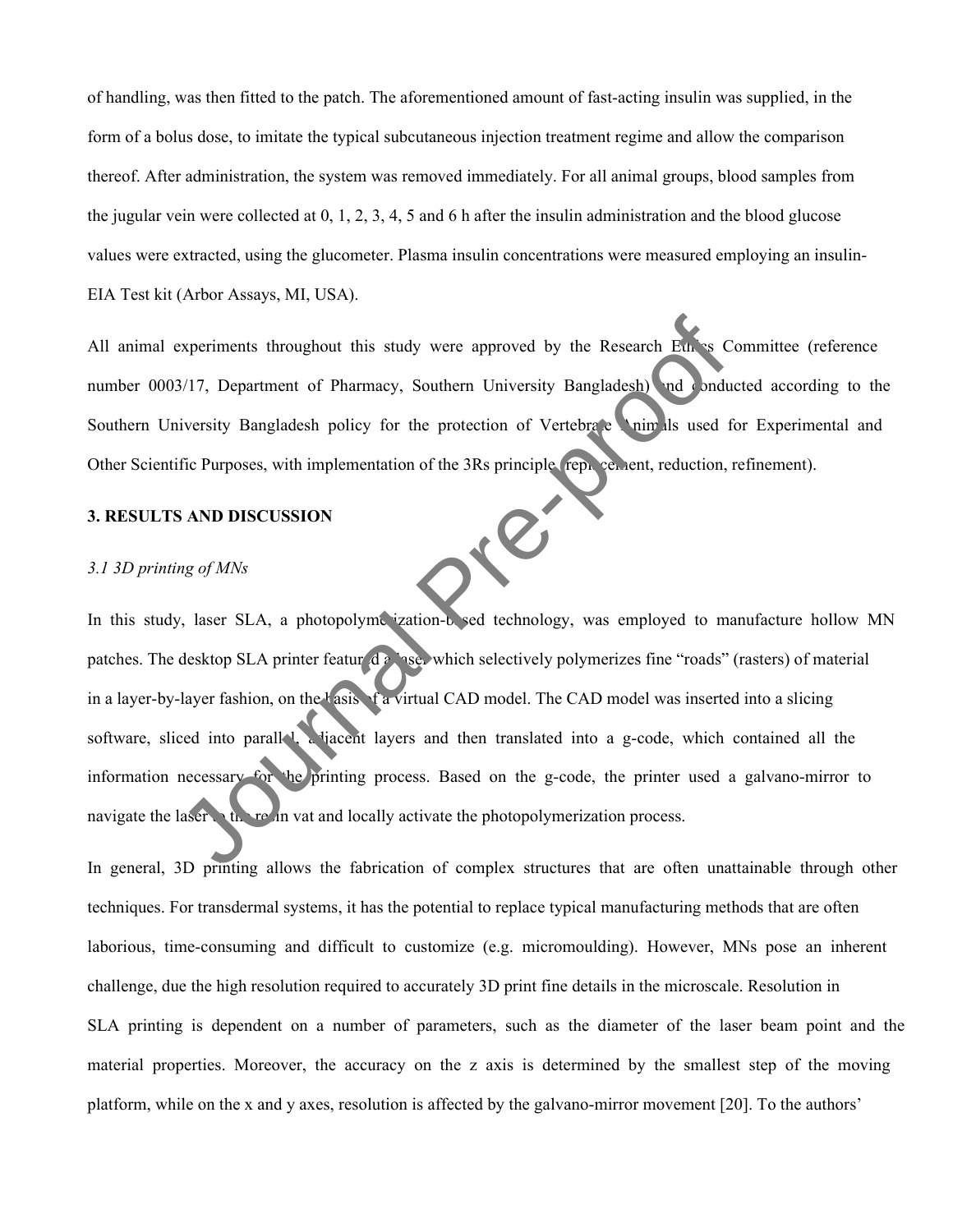knowledge, there is no scientifically sound method to predict the actual outcome of the printing process in terms of detail accuracy and dimensional fidelity to design. Improvement is mostly obtained by trial-and-error; however, the simple, user-friendly and fast nature of this technology simplifies and accelerates the prototype development.

The catalytic effect that printing resolution can have on hollow MN design and final structure was highlighted in a recent attempt to 3D print a hollow MN and microfluidic system, potentially suitable for integration in biomedical devices [28]. Albeit achieving sharp MN tips, the openings generated by the reported printing strategy were quite sizeable, possibly leading to drug losses upon application, in  $c_4$  es of partial skin insertion. Hence, in this work we aimed at achieving accurate printing of MNs with  $\sum_{n=1}^{\infty}$  lerg openings, which would also be beneficial in terms of mechanical performance.

We examined the printability of two MN designs with  $\chi$  ing placement of the bore opening, on the top ('Bevel') and side ('Ellipsis') respectively (Figure 1a, c). After printing, images acquired via SEM revealed that the formation of the top bore opening was un uccessful, demonstrating that the model dimensions obviously exceeded the detail size that can be realized with this technology (Figure 1b). To achieve the formation of the opening, its diameter should be increased, resulting by default to decreased sharpness and thus inferior piercing capabilities [15]. On the other hand, the design featuring the side, elliptical opening generated uniform, reproducible and dimensionally withful MNs (Figure 1d). The side bore opening was successfully printed because its position  $p = r m$ , eq. the design of a larger opening within the printer resolution, without impacting the biomedical devices [28]. Albeit achieving sharp MN tips, the openings generated we strategy were quite sizeable, possibly leading to drug losses upon application, in ease o part<br>Hence, in this work we aimed at achieving a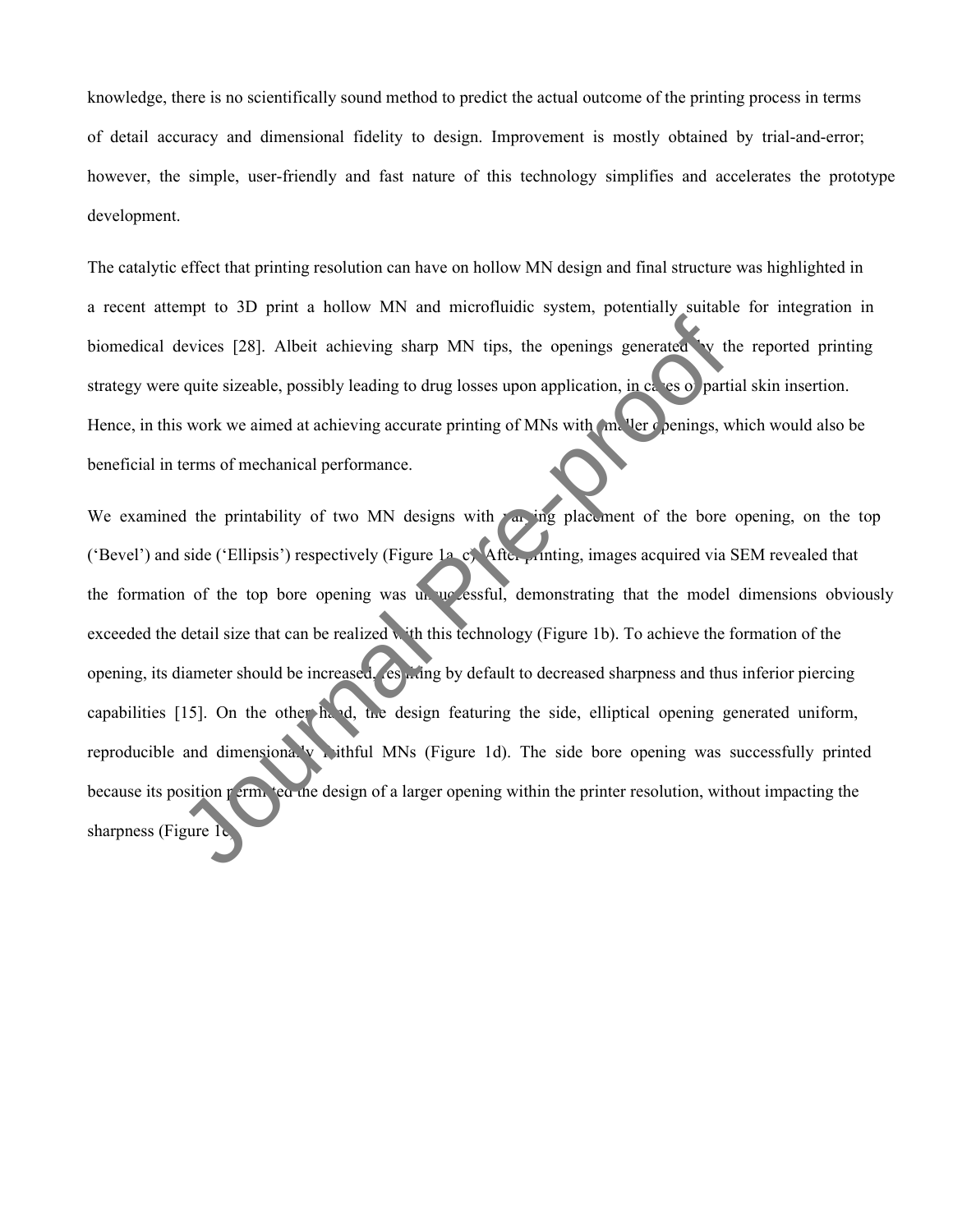

Figure 1 a,c) CAD images of the 'Bevel' and 'Ellipsis' MN designs and respective cross-sections, b,d) SEM images of the 3D printed 'Bevel' and 'Ellipsis' MNs, e) SEM image of 4 MNs of the 'Ellipsis' design featuring dimensions.

It is noteworthy that SLA. Ws required no post-printing etching to sharpen the tips in contradiction to respective work using Fused Deposition Modeling (FDM), that typically features inferior resolution capabilities [29]. Thus, the production becomes faster, cheaper and easier to scale-up, while ensuring no variations on the end-product quality. Another advantage of SLA over FDM pertains on the mechanical behavior of the printed structures. On the one hand, FDM parts exhibit anisotropic and laminate-like behavior, depending on the raster (printing "road") orientation [30]. These traits add complexity to the mechanical analysis by introducing variations of the mechanical properties dependent on direction, thus complicating the design stage. Moreover, the FDM technology has been associated with poor adhesion between adjacent layers, which can lead to failure due to delamination [31]. However, it has been documented that SLA printed parts are considered isotropic [32] and delamination is not a risk associated with the SLA technology.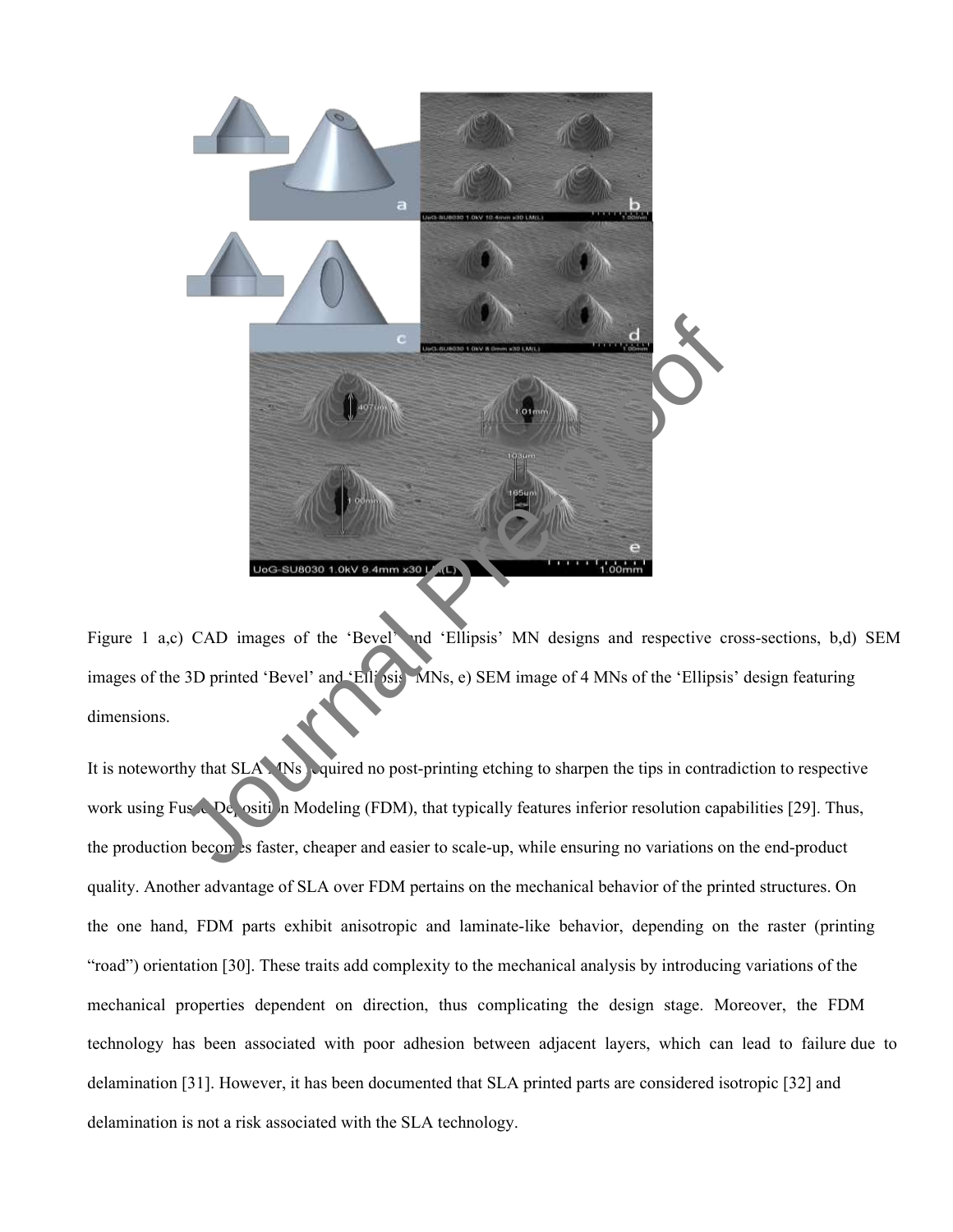The superiority of this printing technology for MN manufacturing is further supported by the surface quality of the printed parts. While the characteristic layer by layer morphology, which is innate to all 3D printed structures, is visible, the MN surfaces are generally smooth. The "stair stepping" effect that has been reported elsewhere [33] is not manifested. This effect is not only visually unappealing but can also affect the mechanical performance of the MNs.

A known issue affecting the widespread adoption of 3D printing for biomedical devices is the limited selection of biocompatible, non-cytotoxic materials that are compatible with a specific printing technique. In this work, we employed a commercial Class I biocompatible resin for the printed MNs. The biocompatibility of the polymer, having been printed on a Formlabs and post-cured, has been found to conform with multiple ISO biocompatibility standards and is certified as USP IV [34], which reassure that no toxic effects were observed in acute systemic toxicity and intracutaneous testing. The claim was wrther supported by additional, respective studies [35,36]. The printed polymer is also autoclavable meaning that the MNs can be sterilised. ible, non-cytotoxic materials that are compatible with a specific printing to uniq<br>commercial Class I biocompatible resin for the printed MNs. The biocompatibility<br>printed on a Formlabs and post-cured, has been found to on

#### *3.2 Insertion tests into porcine skin*

A critical parameter of the MN efficiency is the size of the tip since it affects the force required to penetrate the skin, which successively influences the pair induced during application [37]. It is therefore pertinent to ensure that the MNs are sharp enough to require minimal loads for penetration in order to guarantee painless application. SEM images weal uniform tips of approximately 100 microns in diameter (Figure 1e). The specific size of tip achieved here has been investigated previously on solid MNs [21,22], showing effective piercing capabilities under  $\overline{m}$  imal external loads ( $\leq$ 5N). However, a common drawback associated with hollow MNs is their reduced strength compared to solid MNs that can hamper their performance [38]. To elucidate this, piercing tests in porcine skin were performed, recording the forces developed during piercing. As a frame of reference, identical solid microneedles were also tested. The experimental data depicted in Figure 2a are consistent with the respective literature findings [21,22]; the force-displacement curves for both solid and hollow microneedles present a constant slope at the beginning of the experiment which is associated with the elastic deformation of the skin prior to any tearing. With the increase of the applied force the slope changes although the loading remains below the threshold of 20 N, under which the skin tissue is considered purely elastic [39]. This finding is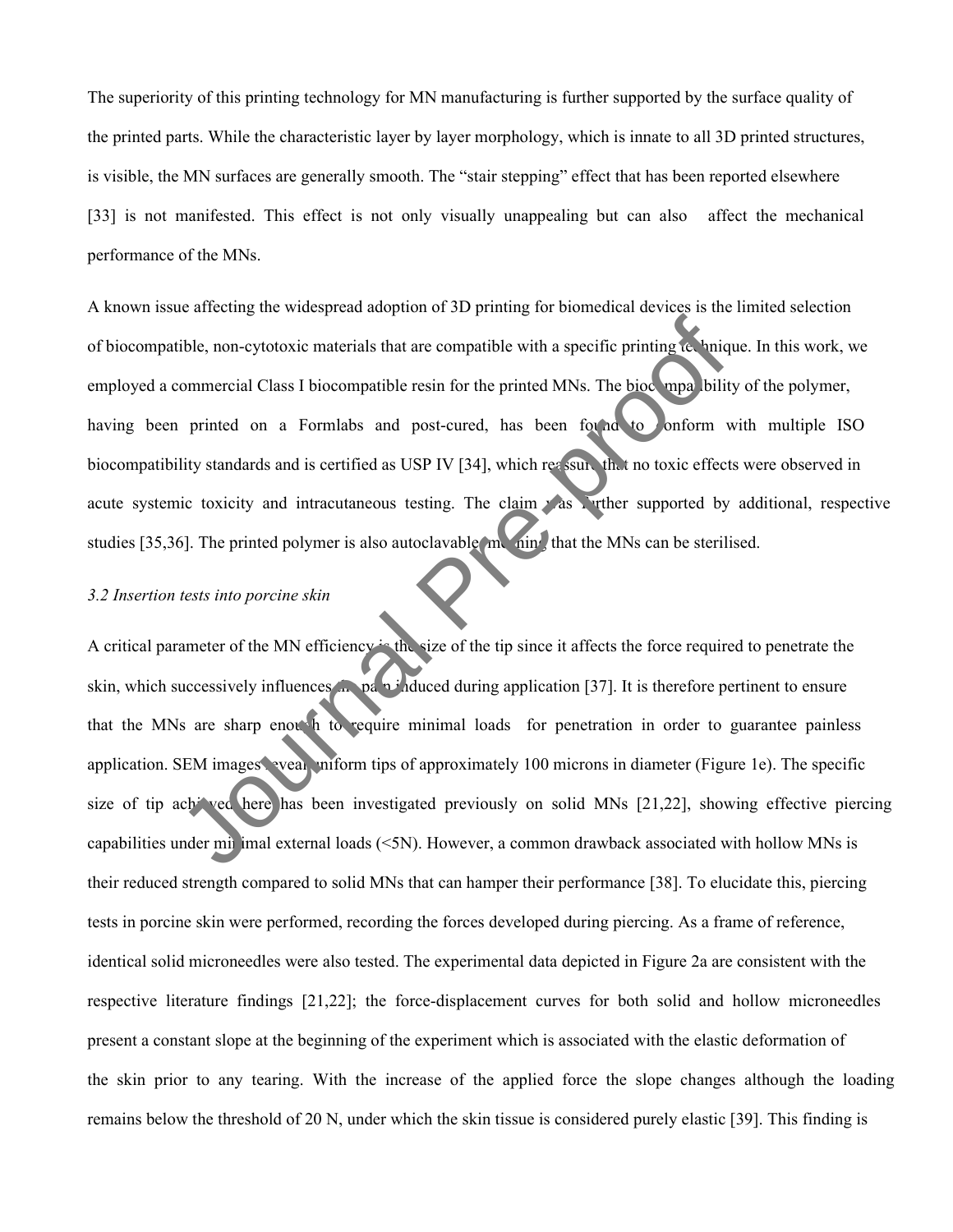attributed to the gradual tearing of the skin until a threshold force is reached, an event represented by a discontinuity of the curve and a drop of the force. The load increased with a steep slope after the insertion, due to the compression of the skin-MN system against the testing probe and supporting plate, in accordance with respective literature [38]. Both solid and hollow MNs exhibited a similar piercing behavior, requiring insertion forces of 1.67±0.31 N and 1.62±0.23 N, respectively. The MNs were visually inspected post-testing and no failure was reported. The skin sample was visually examined, and fine pores were observed on the piercing area (Figure 2b).

The advantage emanating from the findings of the insertion testing is twofold. The MN is ertion force has been found to be directly related to the pain experienced by the patient upon application [37], hence low insertion forces is a promising indicator that the proposed hollow MN patch will cause minimal or no pain. On the other hand, minimal insertion loads facilitate self-application without the need of an applicator or the intervention of a healthcare professional. This is particularly beneficial because it increases patience-compliance and reduces treatment costs. Example the findings of the insertion testing is twofold. The MN sert<br>directly related to the pain experienced by the patient upod application [3<br>omising indicator that the proposed hollow MN patch villes, as minimal or no

#### *3.3 Axial force mechanical testing*

MN damage during application is a highly undesirable event, likely to cause complications to patient health. Although there was no MN failure or damage reported during the piercing tests, to further evaluate the safety of the patches, the mechanical performance of the MNs was assessed. Axial force compressive testing was carried out on both hollow and solid MN designs against a flat metal plate and force-displacement curves were recorded.

It is noteworthy that the two designs exhibited different modes of failure; the solid fractured gradually in the direction parallel to the loading axis, while the hollow failed at the base of the cone in the direction perpendicular to the loading axis. These visual observations are also consistent with the different trends of the two curves as illustrated in Figure 2c. However, both curves showed an initial linear trend that corresponds to the loads that the MNs withstood without plastic deformations. This linearity designates a load range within which the MNs maintain their structural integrity, with thresholds of 98.2±4.6 N and 366.3±4.4 N, for the hollow and solid MNs, respectively. As expected, the solid MNs were able to withstand higher loads before yield compared to the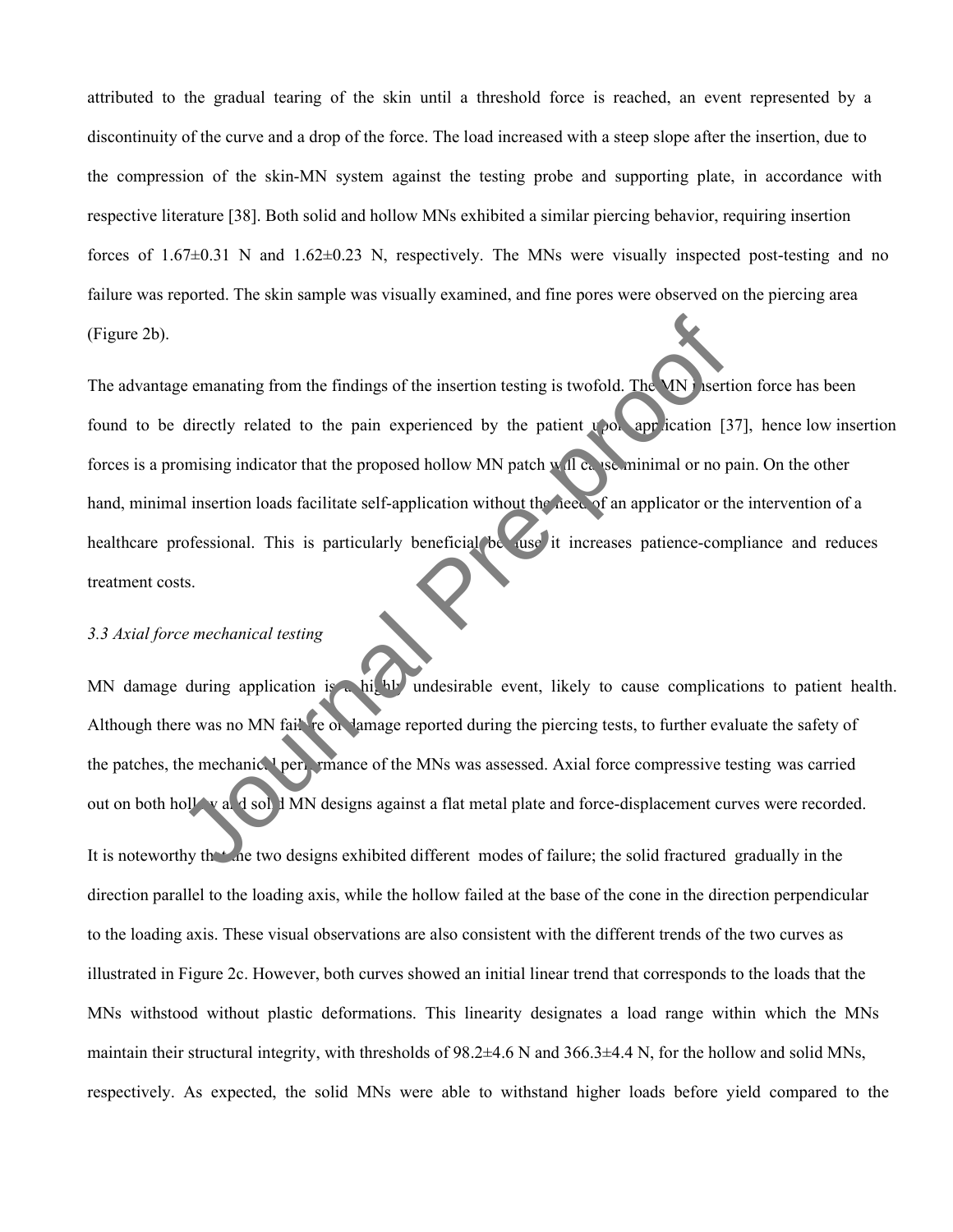hollow ones; however, both yield points corresponded to forces that are well above the respective loads required for insertion to skin.

Combining both data sets, the margin of safety of the MNs, which is defined as the ratio of the fracture force to the insertion force [40], is calculated as 220 for the solid and 60 for the hollow MNs. Given that both numbers are significantly higher than 1, the safety of the MNs is reassured. Furthermore, the aforementioned values are significantly higher compared to respective findings in literature. Forvi et al. reported margins of safety ranging between 6 and 9 for solid silicon MNs [41], while Davis et al. calculated values between 5 and 20 for polymeric hollow MNs [38]. The comparatively increased margins of safety generated by the MNs proposed in this study are attributed to the high strength of the polymer [42] combined to the increased sharpness of the tips.



**Figure 2** a) Force vs displacement curve obtained from MN piercing tests in porcine skin for hollow and identical solid MNs using a Texture Analyzer, b) pores in porcine skin after piercing test, c) Force vs displacement curve obtained from MN fracture testing against a flat metal plate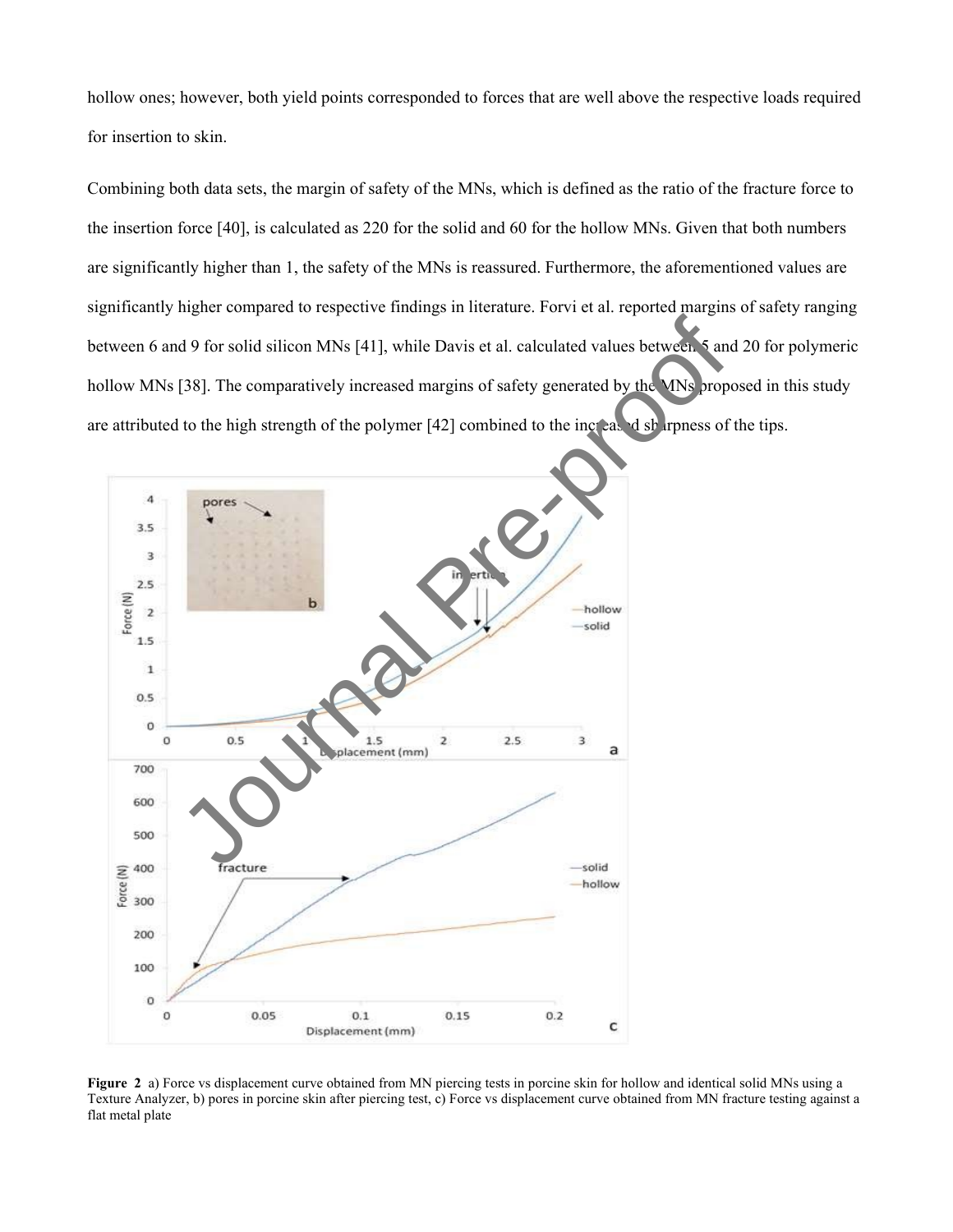#### *3.4 Development of the 3DMNMEMS and accuracy evaluation*

In this study, we coupled the 3D printed MNs with a diaphragmatic micropump as a MEMS, to create a 3D printed MN-mediated drug delivery system. The rationale behind selecting a MEMS over other strategies to stimulate flow through hollow MNs, such as coupling with typical syringes [43,44], was to accomplish high dose accuracy and reproducibility. Furthermore, the MEMS enables the tailoring of the delivery process by the user through simple settings, while its handling is effortless and user-friendly.

The MEMS was designed to pump very small volumes of fluid, down to a  $f_{\text{eff}}$  m croliters, with a defined volume per stroke, allowing the tailoring of frequency (from 5 up to 40 Hz) and mode of dosing (continuous, single stroke etc.). The micropump features three valves operating as the let, outlet and pumping diaphragm valves and is designed to pump strokes of 5 μL in volume.

Inaccuracies of typical drug delivery methods such as syringes or pen-injectors, especially for small dosages, have been well-documented [45]. To verify the accuracy of the MEMS in regard to the volume of a single stroke, a simple method was developed using a fluorescein alt solution of known concentration. Single strokes of the solution were pumped into volumetric flasks and then diluted with deionized water. UV/Vis spectrophotometry measurements generated the respective experimental concentration, which was used to calculate the single stroke volume that was initially pumped to the solution  $(v_{exp})$ . The experimental volume was compared to the theoretical volume, *vtheor*, of 5 μL according to the manufacturer. The single stroke volume % error was calculated by  $E \cap \text{at}_1(1)$ was designed to pump very small volumes of fluid, down to a<br>troke, allowing the tailoring of frequency (from 5 up to 40 Hz) and a dosi<br>etc.). The micropump features three valves operating as the steel, whet and pum<br>design

Where  $v_{\text{theor}}$  and  $v_{\text{exp}}$  the theoretical and experimental volumes of a single stroke. The error was calculated as 7.9±0.82% and the value was used to correct the calculations throughout this study, so they correspond to the real volumes supplied by the MEMS. The error value is acceptably low, particularly when compared with syringes, that have been found to overdose with an error of up to 23% for small dosages [45]. The low standard deviation of the average highlights the accuracy of the MEMS in terms of the volume supplied, which is of paramount importance for applications wherein high precision is aimed at.

| |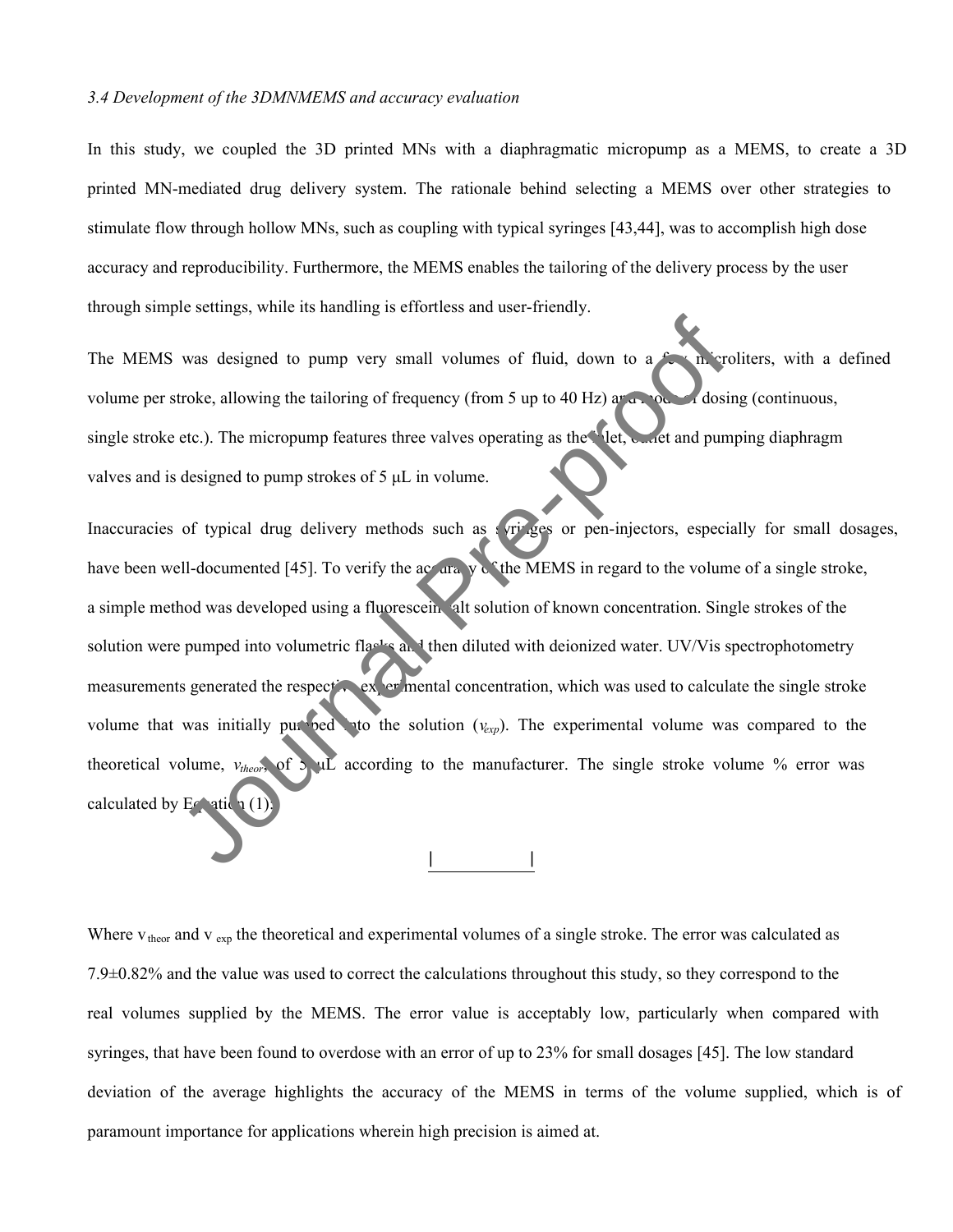In order to combine the MN arrays with the MEMS, a patch featuring a tubular opening at its base and an internal reservoir to connect it to the MN bores, was designed and 3D printed (Figure 3a). The design allows fluid to enter through the opening to the internal reservoir and from there to be dispersed to the MN bores. The final patch has been designed to secure a tight fit between the MN patch and the micropump, in order to prohibit liquid losses at the point of connection, while allowing the easy attachment and changing of the MN patches between uses (Figure 3e).

#### *3.5 X-ray Micro Computer Tomography (μCT)*

An innate drawback of SLA printing of structures that feature internal cavities is associated with imperfect cleaning of unpolymerized resin residues. In this event, the residues solidify during post-printing curing and can partially or fully block the internal channels and reservoir and thus hamper the fluid delivery. To investigate the quality of the internal cavities and reassure uniform dispersion of the solution supplied by the MEMS, μCT was employed as a sophisticated, non-destructive technique  $\lim_{n \to \infty}$  the internal geometry. Figure 3c illustrates a perpendicular cross-section of the patch along the central axis of two MNs; it is evident that the internal surface appears smooth with no polymerized residus and blockages in MN bores, internal tank and tubular opening. This is further verified by the scan of the horizontal cross-section at the base of the MNs, where the bores are shown circular without significant alterations to their geometry caused by solidified residues (Figure 3d). These findings suggest that there are on perfections to the patch introduced by the printing technology that can affect its performance as a rug elivery system. *Computer Tomography (µCT)*<br>
Trawback of SLA printing of structures that feature internal<br>
mpolymerized resin residues. In this event, the residues solid with any post-print<br>
Illy block the internal channels and reservoir

#### *3.6 Optical Coherence Tomography*

A well-documented issue associated with hollow MNs, stems from the dense nature of the skin tissue which, being compressed during piercing, may hinder the infusion and dispersion of liquid formulation [46]. To investigate the performance of the 3DMNMEMS device on this area, Optical Coherence Tomography (OCT) was employed in an attempt to visualize the liquid transfer from the MNs to the skin tissue. OCT is a valuable non-destructive, non-invasive technique that captures images from within a sample, based on the capturing of low-coherence light variations reflected. It has been used extensively for biomedical imaging [47,48] and imaging of MN piercing behavior into skin [49,50]. However, to the authors' knowledge, real-time capturing of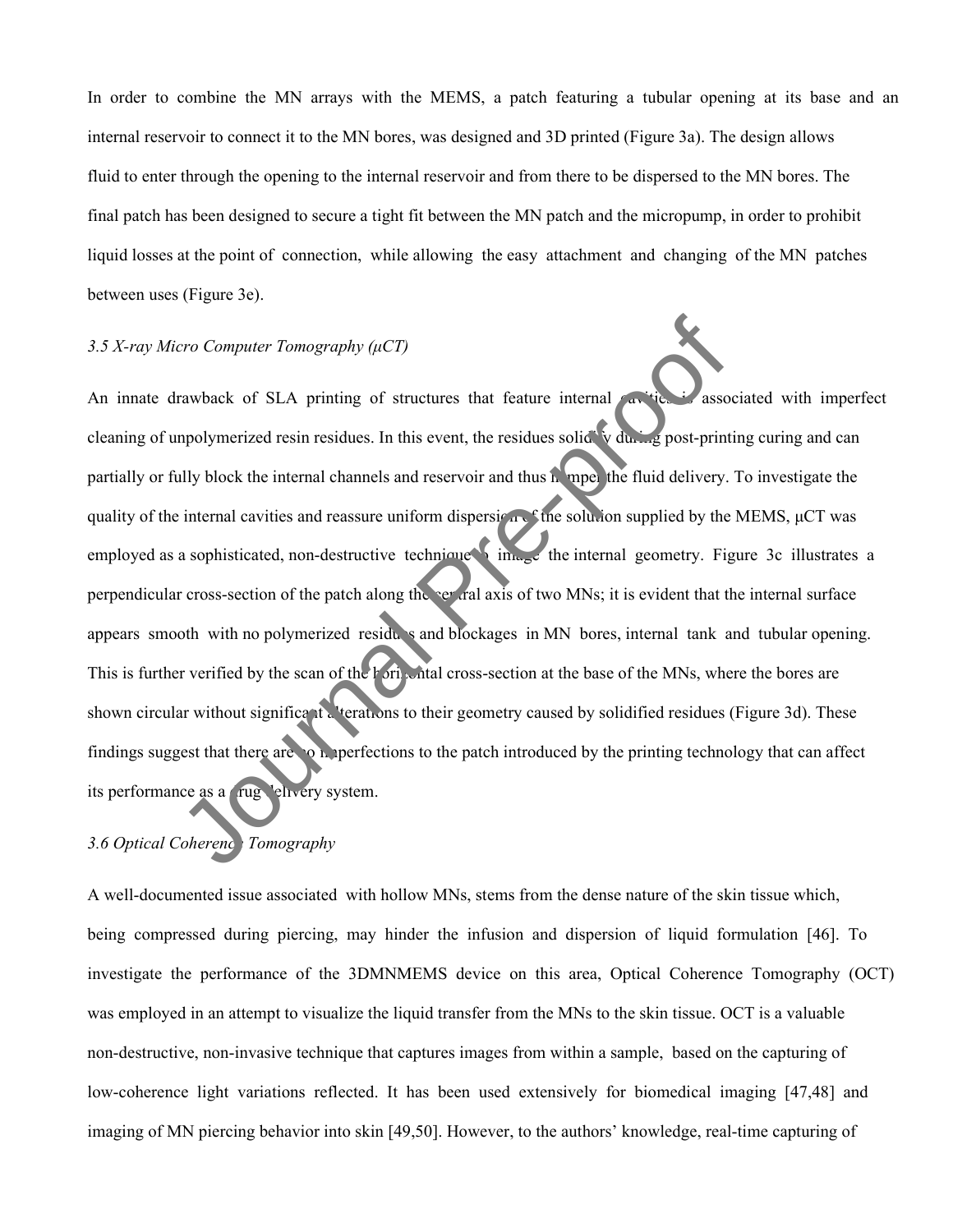liquid infusion from hollow MNs inserted into biological skin tissue has not been previously reported. Here, we present for the first time, an in situ, real-time visualization of liquid being administered by our 3DMNMEMS device within the porcine skin.

The MN component of the device was inserted into a sample of porcine skin. Figure 3f shows a pre-pumping image of a lateral cross-section that depicts the insertion of approximately 70% of the total MN length (700 μm). These measurements are in agreement with respective ones derived via μCT when solid MNs of similar geometry were inserted into 5 plies of parafilm [22]. The insertion depth reported here along with the design of the MN that places the lowest point of the elliptical opening at 300 μm away from the base, suggest that upon application the MN opening will be entirely within the skin tissue. This minimizes the possibility of fluid escaping and remaining on the skin surface.

Thereafter, consecutive images of a horizontal cross-section of the skin during liquid pumping were captured, at the depth of the MN side opening. The images were captured perpendicular to the needle in order to allow the imaging of the fluid diffusing from the side opering of the hollow MNs. Figure 3g-j illustrates the real-time progressive infusion of the liquid and its ropagation within the tissue (video is available as Supplementary Material). Evidently, the solution is distributed in an advancingly broader angle which suggests better liquid diffusion. This visual evidence suggests that there is no creation of fluid depots within the skin that typically slow down drug absorption and hus strengthen the hypothesis that the 3DMNMEMS device is a promising system for efficaciou transdermal drug delivery. The inserted into 5 plies of parafilm [22]. The insertion depth reported here a angulaces the lowest point of the elliptical opening at 300 µm away from the b.k., stelling places the MN opening will be entirely within the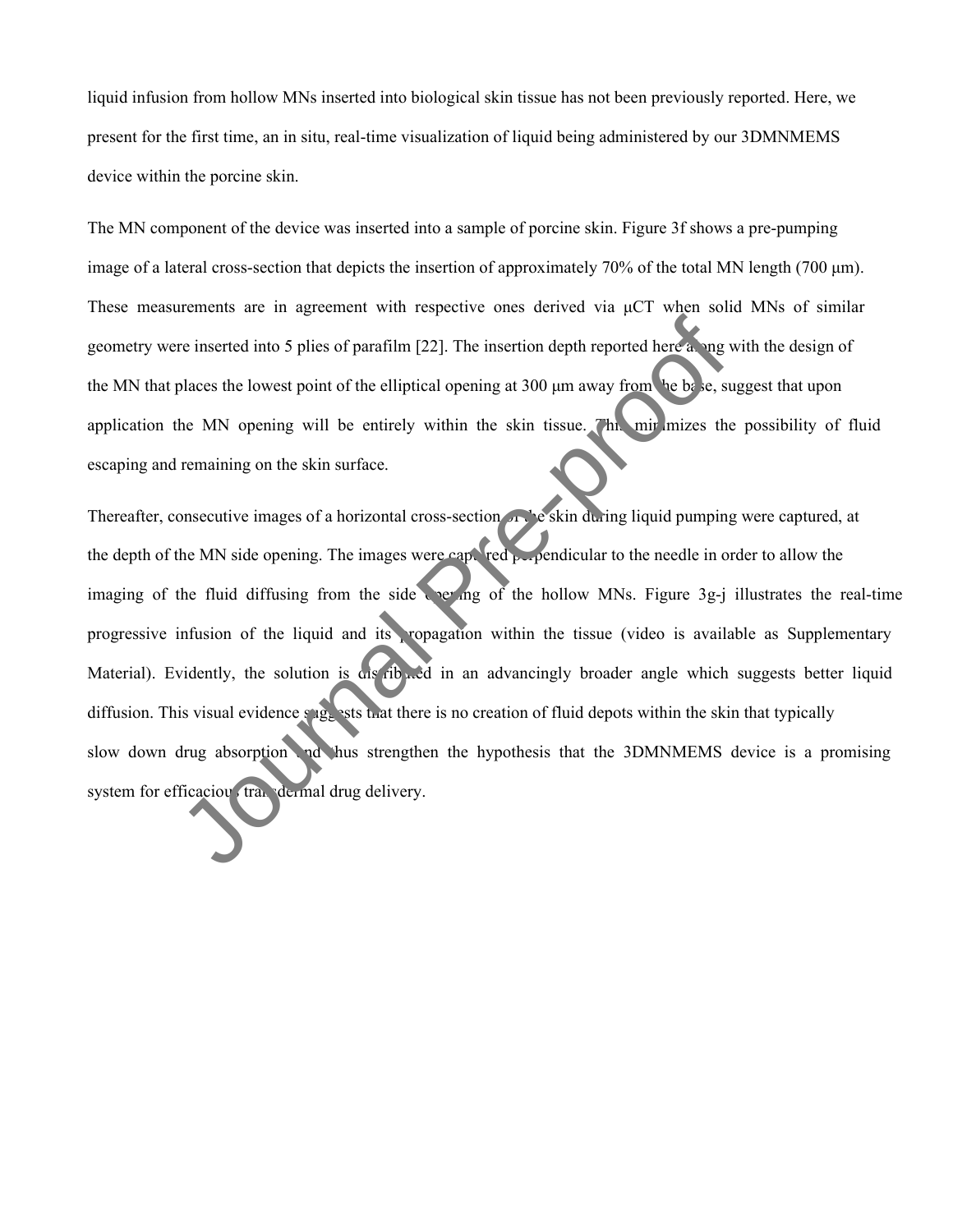

**Figure 3** a) Scheme of the hollow MN patch featuring an internal reservoir for liquid delivery, b-d) μCT images of the hollow MN patch that reveal that internal structures have been printed accurately and no internal blockages will obstruct fluid circulation, e) 3DMNMEMS configuration, f) OCT image of a MN inserted in a sample of full thickness porcine skin, g-j) OCT captions of the progressive distribution of liquid solution (no rked with g een arrows) delivered from a single MN (red arrows indicate the MN tip) within porcine skin tissue (video available in  $\text{Su}_{k}$ , len, nte y material).

#### *3.7 In vitro release through porcine skin*

Prior to animal testing, we proceeded to test the performance of the device to disrupt the skin barrier and deliver drugs *in vitro*, using Franz diffusion cells. Initially, we studied the release of different dosages of sodium fluorescein salt in porcine skin, as a model hydrophilic molecule. The skin samples were pierced with the 3DMNMEMS and three different dosages of 5 μL, 10 μL and 20 μL were administered. After analysis and quantification via UV/Vis spectroscopy, it was found that for all dosages, 100% of the amount administered was detected in the receptor compartment in 30 minutes (Figure 4a). The release was faster as the dosage increased,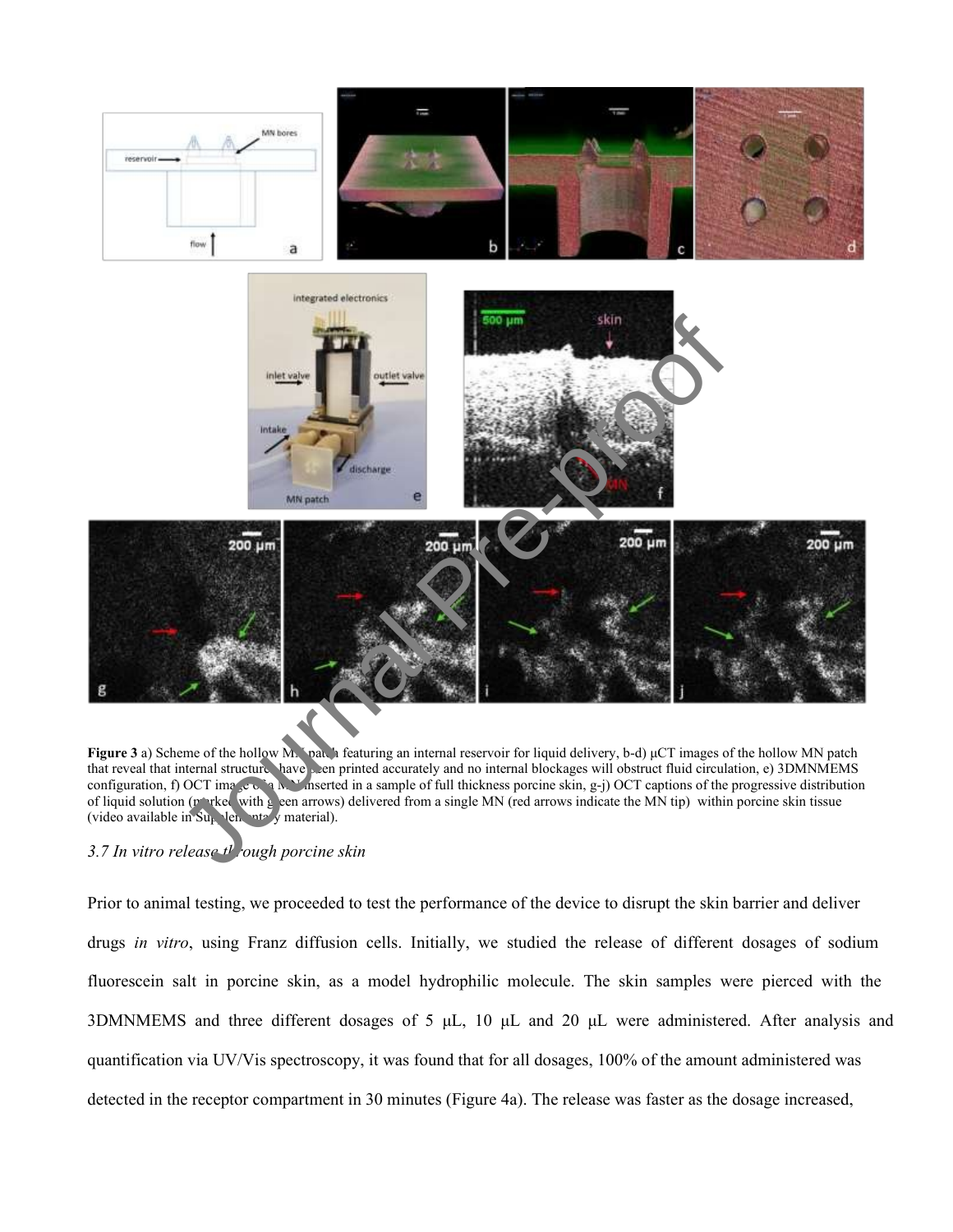with almost 100% of the fluorescein salt detected in the receptor compartment in 20 min for dosages of 10 and 20 μL. The fluorescein was found to be released earlier as the dosage increased because with additional pumping, the solution is forced to diffuse further into the skin. As demonstrated by the findings of the OCT study, the 3DMNMEMS creates a network of microchannels in the skin, that propagates with each additional stroke. The network is more likely to spread all the way to the receptor compartment with more strokes, creating an interconnecting pathway with the MN, accelerating thus drug diffusion.

Thereafter, the release of insulin in porcine skin was also examined. As seen in Figure 4  $\alpha$  a single dosage of 10  $\mu$ L (0.5 IU) was fully detected in the receptor compartment in 1 hour. The release finsulin is slightly slower as anticipated given the large molecular size of the insulin molecule which slows down the diffusion to the dermal microcirculation.



**Figure 4** Cumulative *in* v<sub>in</sub> v<sub>in</sub> c release generated by the 3DMNMEMS of a) sodium fluorescein salt and b) insulin in porcine skin. 3.8 In vivo clinical st. dies

The ability of the 3DMNMEMS device to administer insulin *in vivo* was investigated using a diabetic animal model, under the protocol described in the experimental section. Diabetes was confirmed after 7 days of streptozotocin administration. The preliminary diabetes (hyperglycemia) was shown as  $340 \pm 10$  mg/dl. The diabetic mice were divided into three groups: Untreated (negative control), subcutaneously (SC) injected (positive control) and treated with the 3DMNMEMS device (same amount as SC injection). For the latter, the system was applied on shaved dorsal skin inserting the MN patch using manual finger pressure (Figure 5b-c). The MEMS was then coupled with the MN patch and 0.5 IU were administered. Albeit the assembled device can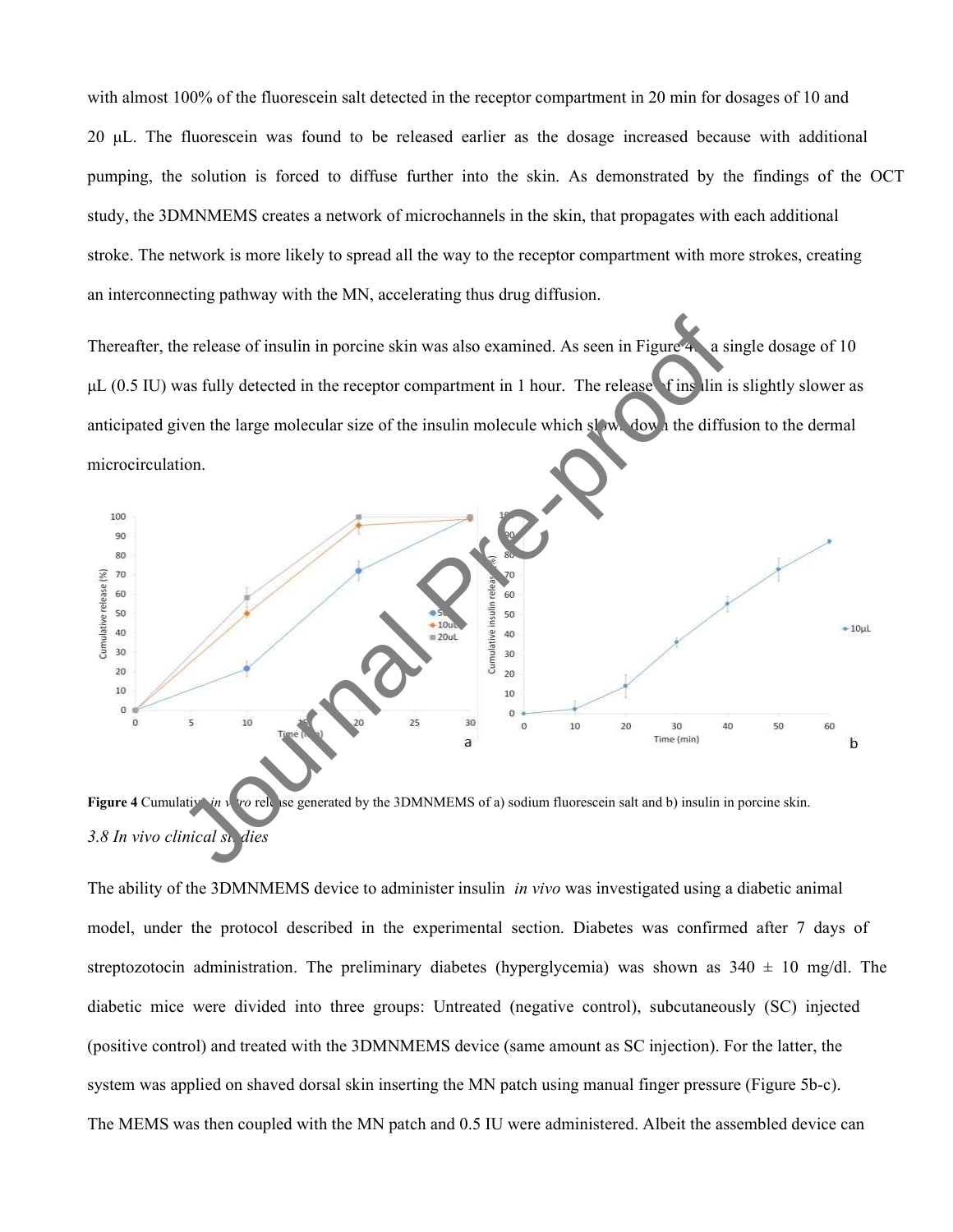be readily applied on skin, conducting the application in two discreet steps enabled better control of the pressure applied on the animals. Skin pores were observed after MN removal which disappeared after 5 minutes (Figure 5e-f).

The dose of 0.5 IU was selected in order to avoid hypoglycemia in mice for 6 h. The plasma glucose levels detected at each group are shown in Figure 5g. The 3DMNMEMS device demonstrated a similar release pattern as the SC group. However, it was found that the device facilitated a rapid decrease of the blood glucose levels compared to its initial value within 1 hour whereas for the SC the respective minimum was reached in 3 hours. This is owed to the fact that the injection forms a depot within the interstitial space, the content of which is slowly released due to passive diffusion. This finding further supports the  $OC^T$  results that display broad liquid distribution within the skin tissue. Evidently, the device seems to enable the circumvention of a known limitation associated with the delivery of insulin via subcutaneous injection:  $t'$  e production of back pressure that retards drug distribution for absorption.

Along the same lines, significant improvement in terms of onset action is observed in comparison with other hollow MN systems tested for insulin delivery  $[15,51,52]$ . As shown by these studies, the effect of the insulin administered manifests gradually and the blood glucose minima are detected around 4 to 5 hours after administration. There is robust evidence that the comparative advantage of the 3DMNMEMS stems from the swift and broad liquid distribution vithin the skin tissue, induced by the pumping. Hence, the drug absorption does not rely on pass ve a fusion kinetics which play an important role in typical hollow MN-mediated drug delivery. The sixted for insulin diverse in the SC the respective minimum was rest to the fact that the injection forms a depot within the interstitial space the onted due to passive diffusion. This finding further supports the **OC** 

Figure 5h depicts the plasma insulin concentration which are in agreement with the reduction of plasma glucose. Based on the data derived from the *in vivo* studies, the minimum value of blood glucose (C min) as well as the respective time point  $(T_{min})$  were obtained from the plasma glucose vs time curve. The relative pharmacological availability (RPA) was calculated from Equation (2):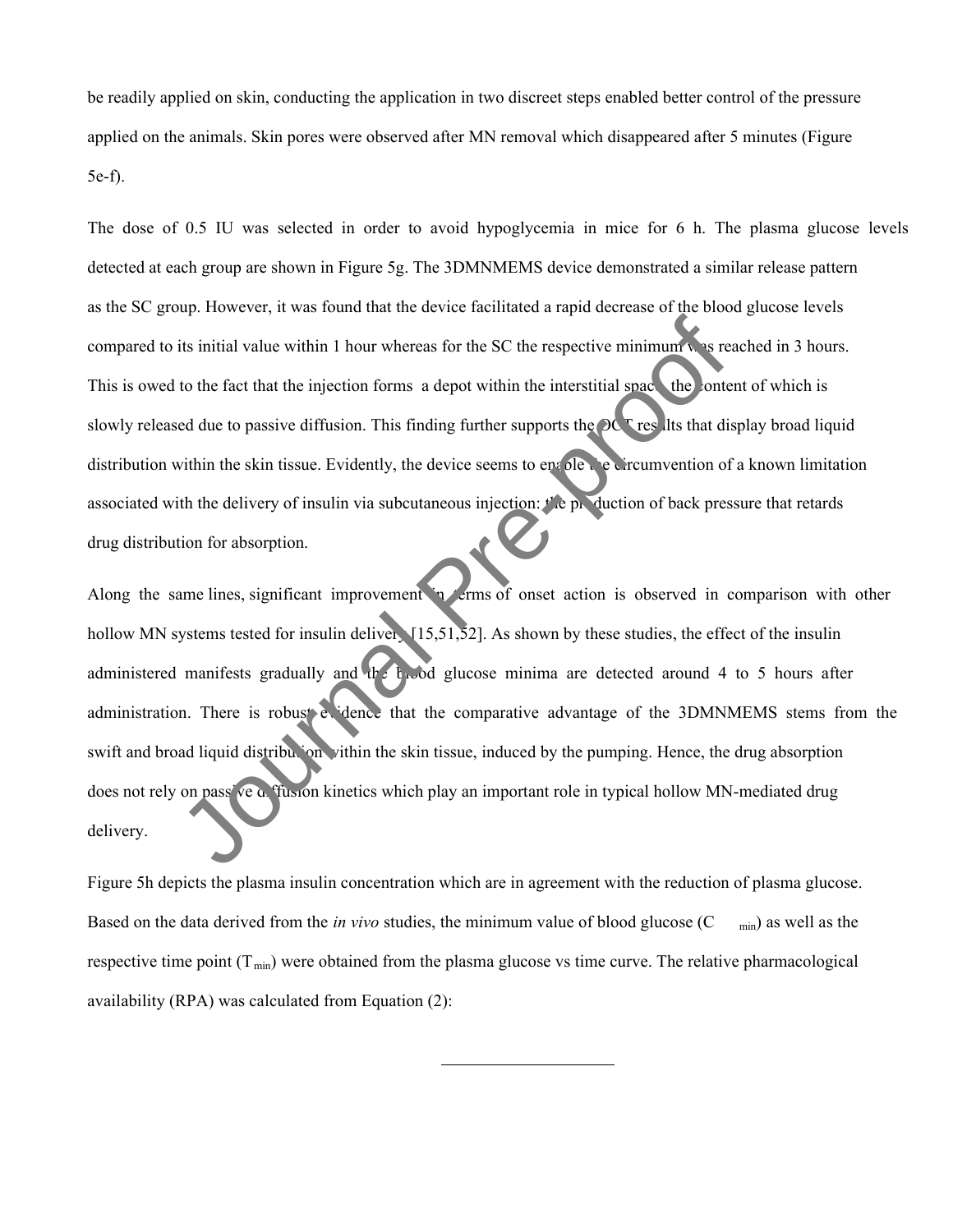Where  $\text{AAC}_{3\text{DMNMEMS}}$  and  $\text{AAC}_{\text{sc}}$  are the areas above the curve after insulin administration via the  $3$ DMNMEMS device and subcutaneous injection respectively and dose<sub>sc</sub> and dose<sub>3DMNMEMS</sub> are the respective dosages.

**Pharmacodynamic parameters**

**Table 1** Pharmacodynamic parameters of insulin administration

|                                                                                                                                                                                                                                                                                                                                                                                                                                                      |           | $C_{min}$ | $t_{\rm min}$    | $\text{AAC}_{0-6h}$ | <b>RPA</b> |  |  |  |  |
|------------------------------------------------------------------------------------------------------------------------------------------------------------------------------------------------------------------------------------------------------------------------------------------------------------------------------------------------------------------------------------------------------------------------------------------------------|-----------|-----------|------------------|---------------------|------------|--|--|--|--|
|                                                                                                                                                                                                                                                                                                                                                                                                                                                      |           | $(\%)$    | (h)              |                     | $(\%)$     |  |  |  |  |
|                                                                                                                                                                                                                                                                                                                                                                                                                                                      | Untreated | 100       | $\boldsymbol{0}$ | $\boldsymbol{0}$    |            |  |  |  |  |
|                                                                                                                                                                                                                                                                                                                                                                                                                                                      | <b>SC</b> | 29.92     | $\overline{3}$   | 323.75              |            |  |  |  |  |
|                                                                                                                                                                                                                                                                                                                                                                                                                                                      | 3DMNMEMS  | 29.47     | $\mathbf{1}$     | 0.4                 | 105.14     |  |  |  |  |
| nsulin concentration vs time curve gevent ed be maximum insulin concentration<br>e time point $(T_{\text{max}})$ . Equation (3) was unit d to calculate the relative bioavailability<br>$_{\rm BDMNMEMS}$ and $\rm AHC_s$ are the areas under the curve after insulin administration via<br>abcutaneous in ection respectively and dose <sub>sc</sub> and dose <sub>3DMNMEMS</sub> are the respective<br>cokine. par eters of insulin administration |           |           |                  |                     |            |  |  |  |  |
| <b>Pharmacokinetic parameters</b>                                                                                                                                                                                                                                                                                                                                                                                                                    |           |           |                  |                     |            |  |  |  |  |

The plasma insulin concentration vs time curve generated the maximum insulin concentration  $(C_{\text{max}})$  as well as the respective time point ( $T_{max}$ ). Equation (3) was used to calculate the relative bioavailability (RBA):

Where  $AUC<sub>3DMMEMS</sub>$  and  $AUC<sub>sk</sub>$  are the areas under the curve after insulin administration via the 3DMNMEMS device and subcutaneous in expectively and dose<sub>sc</sub> and dose<sub>3DMNMEMS</sub> are the respective dosages.

Table 2 Pharmacokinetic parameters of insulin administration

|           | <b>Pharmacokinetic parameters</b> |                  |              |            |  |  |
|-----------|-----------------------------------|------------------|--------------|------------|--|--|
|           | $C_{\text{max}}$                  | $t_{\rm min}$    |              | <b>RBA</b> |  |  |
|           | $(\mu I U/mL)$                    | (h)              | $AUC_{0-6h}$ | $(\%)$     |  |  |
| Untreated | 0                                 | $\boldsymbol{0}$ | $\theta$     | 0          |  |  |
| <b>SC</b> | 73.24                             | 3                | 284.3        | 100        |  |  |
| 3DMNMEMS  | 71.6                              |                  | 274.95       | 96.71      |  |  |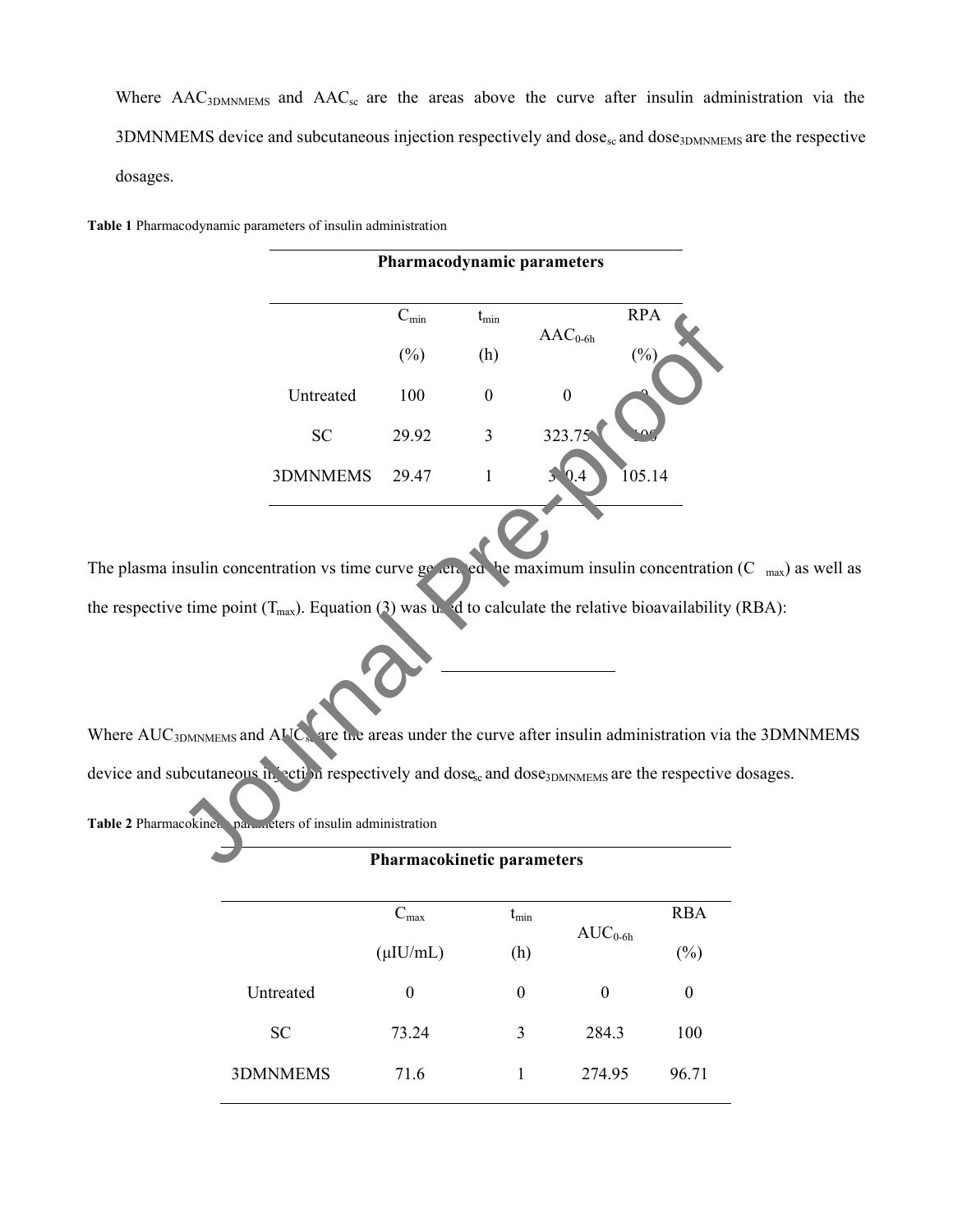The RPA values calculated in this study (Table 1), reveal that insulin administered by the 3DMNMEMS device has an enhanced pharmacological effect reducing blood glucose compared to the injection-administered one. On the other hand, the RBA of 96.71% (Table 2) suggests that there is a slightly smaller insulin absorption in the 3DMNMEMS-treated group in the duration of the study. This is further supported by the trend of the plasma insulin concentration curve (Figure 5h). While the respective data from the SC group show that the insulin concentration presents a steep decrease towards the end of the study  $(9 \mu I U/mL)$  at 6 hours after treatment), the plasma insulin concentration of the 3DMNMEMS group shows a more moderate decrease (16.1 μIU/mL at 6 hours after treatment). This finding suggests that the insulin absorption in  $t \in \mathcal{X}$ . MNMEMS-treated group continued beyond the 6-hour duration of the experiment, evincing a more sus ained insulin action.



**Figure 5** *In vivo* animal studies using a diabetic mice model for the treatment of diabetes using the 3DMNMEMS. a) No restriction of in-house movement 2 hours prior to the experiment, b) blank application site after shaving, c) application of the 3D printed hollow MN patch, d) after insulin delivery using the 3DMNMEMS, e) after-piercing pores after treatment, f) No pores 5 minutes after treatment, g) plasma glucose levels after insulin administration, h) plasma insulin concentation after insulin administration.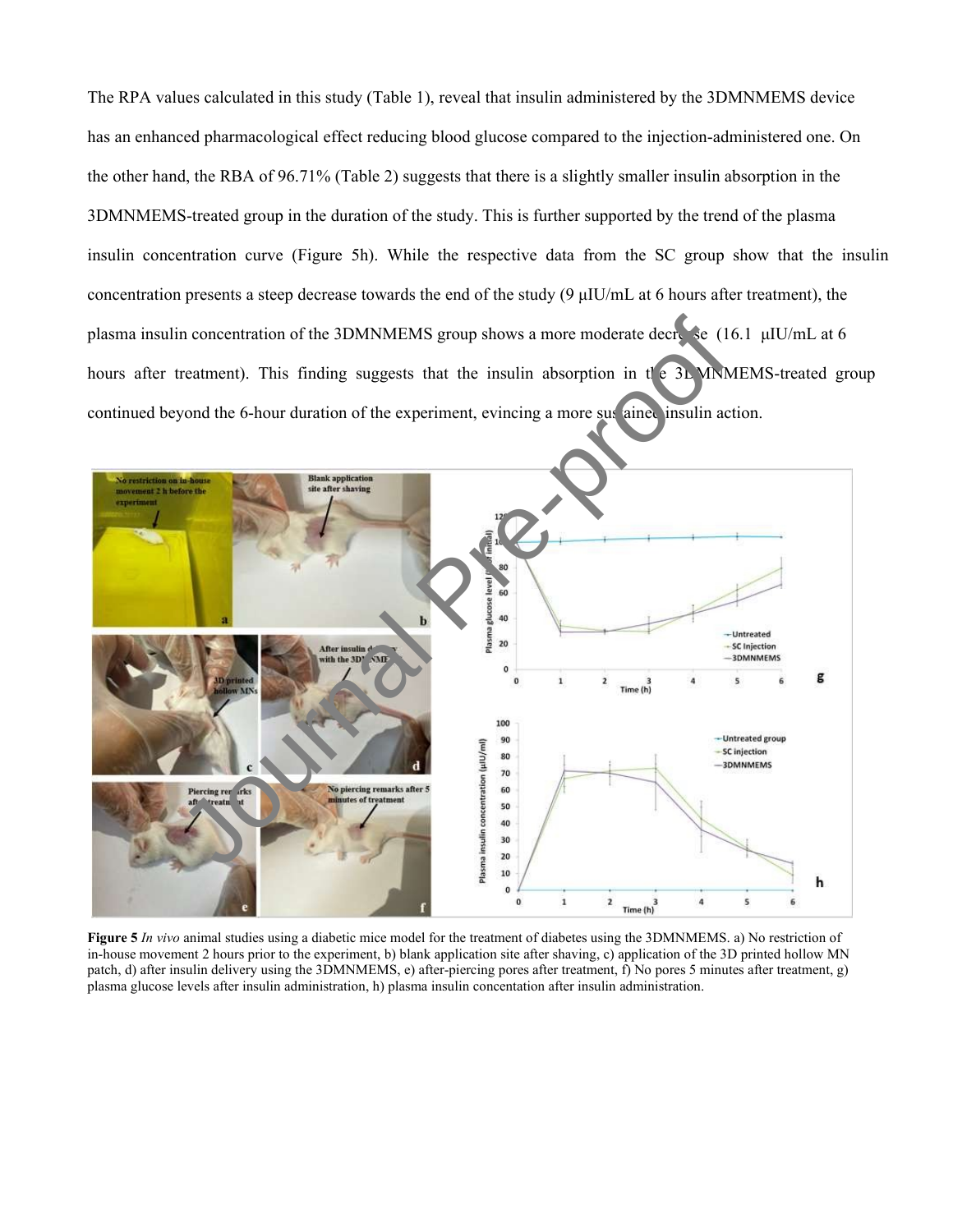#### **4. CONCLUSIONS**

In this paper, 3D printed MNs and MEMS were combined to develop a novel system for universal transdermal drug delivery. The system allows the in-situ control of drug administration by the user, rendering the system a valuable tool for personalization of treatment. We demonstrated that SLA, a cost-effective 3D printing technology generates uniform, reproducible and sharp hollow MNs. The MNs were found to effectively pierce the skin requiring minimal loads which associates with minimal pain and easy self-application. The high fracture strength of the MNs reassured that they are safe during application. Employing a vanced optical imaging techniques, we were able to monitor liquid being diffused from the 3DMNMEMS in real time within skin tissue. It was shown that the system facilitated broad distribution of the liquid with but the creation of depots, thus accelerating drug absorption. *In vivo* clinical trials of insulin administration to diabetic animals illustrated that the 3DMNMEMS achieved slightly faster insulin onset action and prolonged duration of glycemic control compared to subcutaneous injection, but in a painless manner.

The platform device presented in this work was not designed to respond to a specific stimulus, e.g. glucose level, but leaves the full control of the administration process to the user. This practically entails that a range of drugs, suitable for transdermal delivery, can be delivered through this approach. Along the same lines, the device can be potentially utilised for the delivery of vaccines, to harvest the well-documented advantages of hollow MNmediated vaccine delivery. Hence, new pathways are opened and limitations of MN based systems, e.g. fixed cargo amount for d'ssolvable and coated MNs, are circumvented, maintaining the benefits of MN-mediated delivery. Overall, this work demonstrates that the integration of MEMS with 3D printing can be a key to the evolution of the MNs reassured that they are safe during application. Employing a wand<br>techniques, we were able to monitor liquid being diffused from the 3DMNMEMS area time<br>It was shown that the system facilitated broad di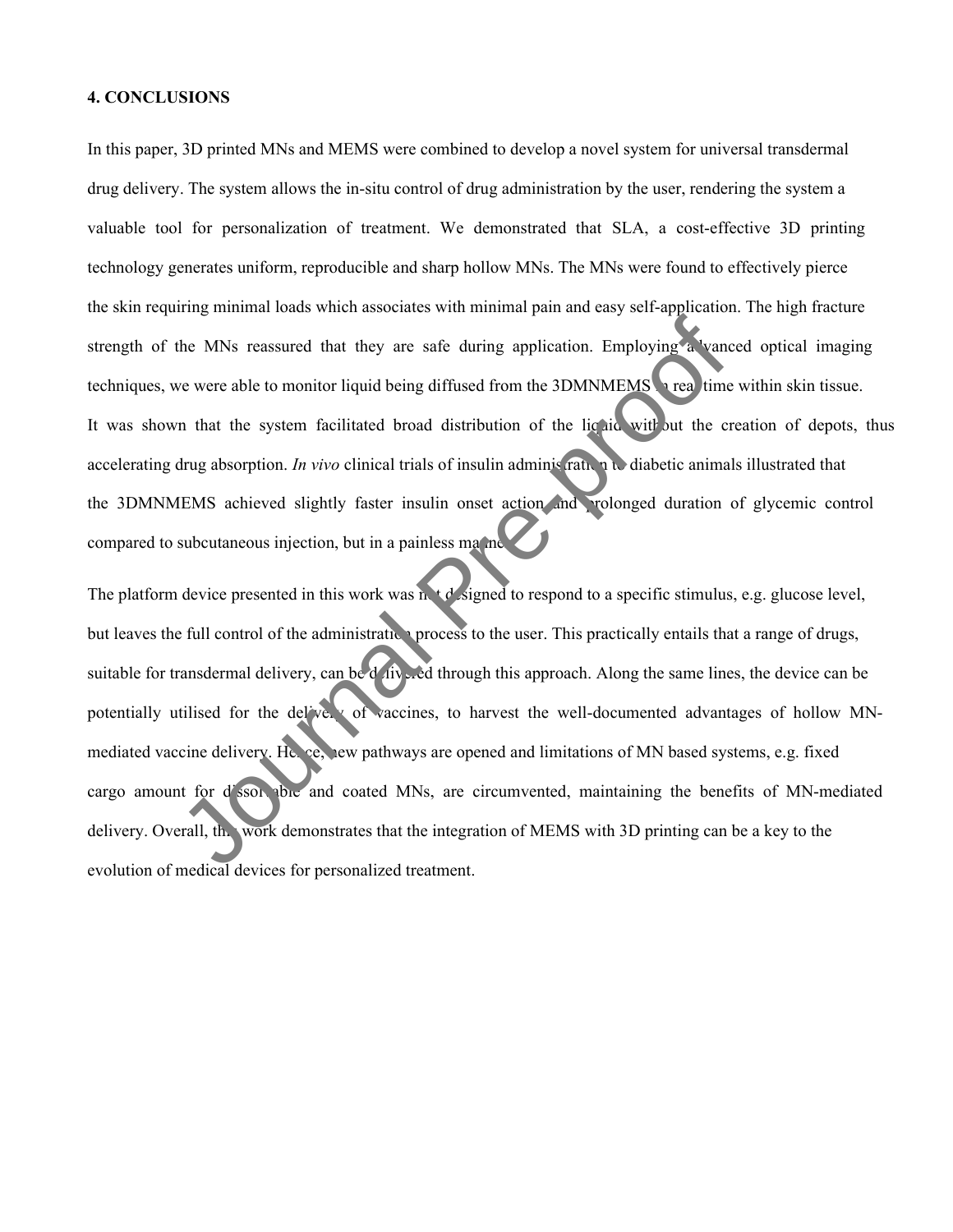#### **REFERENCES**

- [1] D.J.A. Crommelin, G. Storm, P. Luijten, "Personalised medicine" through "personalised medicines": Time to integrate advanced, non-invasive imaging approaches and smart drug delivery systems, Int. J. Pharm. 415 (2011) 5–8. https://doi.org/10.1016/j.ijpharm.2011.02.010.
- [2] G. Chen, Y. Xu, P. Kwok, L. Kang, Pharmaceutical Applications of 3D Printing, Addit. Manuf. (2020). https://doi.org/https://doi.org/10.1016/j.addma.2020.101209.
- [3] S.J. Trenfield, A. Awad, C.M. Madla, G.B. Hatton, J. Firth, A. Goyanes, S. Gais, ord, A.W. Basit, Shaping the future: recent advances of 3D printing in drug delivery and healthcare, Expert Opin. Drug Deliv. (2019). https://doi.org/10.1080/17425247.2019.1660318.
- [4] J.A. Weisman, D.H. Ballard, U. Jammalamadaka, K. Tappa, J. S. merel, D.K. Mills, P.K. Woodard, F. Park, 3D printed antibiotic and chemotherapeutic  $\Delta u$  is g c theters for potential use in interventional radiology: in vitro proof of concept study, Acad Rad. 1. 26 (2019) 270–274. https://doi.org/10.1016/j.acra.2018.03.022. Aloi.org/https://doi.org/10.1016/jaddma.2020.101209.<br>
Tenfield, A. Awad, C.M. Madla, G.B. Hatton, J. Firth, A. Goyanes, S. Cals. and A. Awad, C.M. Madla, G.B. Hatton, J. Firth, A. Goyanes, S. Cals. and Agency and the filte
- [5] S.A. Stewart, J. Domínguez-Robles, V.J. McIlorum, E. Mancuso, D.A. Lamprou, R.F. Donnelly, E. Larrañeta, Development of a biodegradable subcutaneous implant for prolonged drug delivery using 3D printing, Pharmaceutics. 12 (2020). https://doi.org/10.3390/pharmaceutics12020105.
- [6] J. Domín uez<sup>Robl</sup>s, C. Mancinelli, E. Mancuso, I. García-Romero, B.F. Gilmore, L. Casettari, E. Larrañeta, D.A. Lamprou, 3D printing of drug-loaded thermoplastic polyurethane meshes: A potential material for soft tissue reinforcement in vaginal surgery, Pharmaceutics. 12 (2020). https://doi.org/10.3390/pharmaceutics12010063.
- [7] N. Noor, A. Shapira, R. Edri, I. Gal, L. Wertheim, T. Dvir, 3D Printing of Personalized Thick and Perfusable Cardiac Patches and Hearts, Adv. Sci. 6 (2019). https://doi.org/10.1002/advs.201900344.
- [8] S. Kotta, A. Nair, N. Alsabeelah, 3D Printing Technology in Drug Delivery: Recent Progress and Application, Curr. Pharm. Des. (2018). https://doi.org/10.2174/1381612825666181206123828.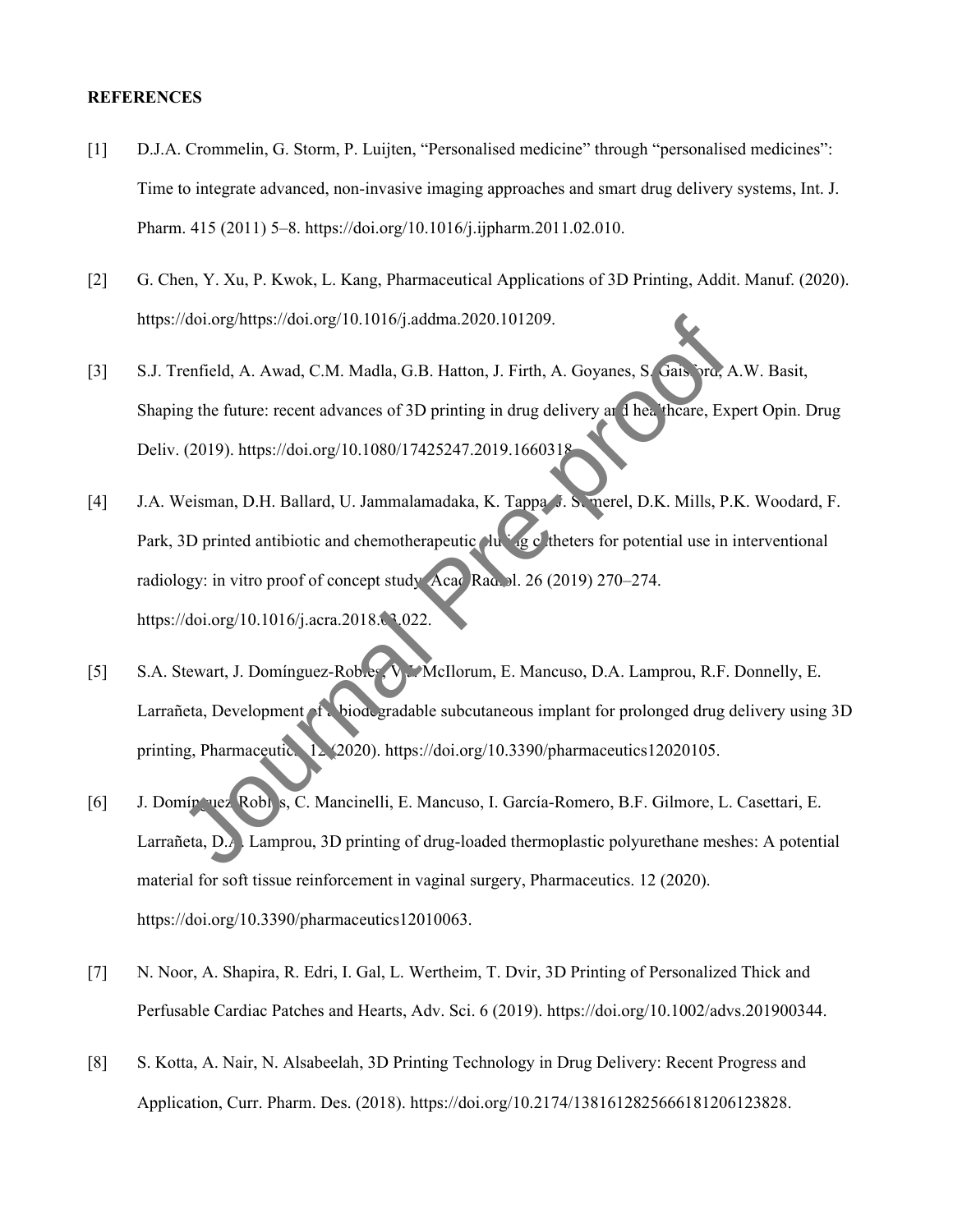- [9] M. Di Prima, J. Coburn, D. Hwang, J. Kelly, A. Khairuzzaman, L. Ricles, Additively manufactured medical products – the FDA perspective, 3D Print. Med. 2 (2015) 1. https://doi.org/10.1186/s41205-016- 0005-9.
- [10] M.R. Prausnitz, R. Langer, Transdermal drug delivery, Nat. Biotechnol. 26 (2009) 1261–1268. https://doi.org/10.1038/nbt.1504.Transdermal.
- [11] H. Lee, C. Song, S. Baik, D. Kim, T. Hyeon, D.H. Kim, Device-assisted transdermal drug delivery, Adv. Drug Deliv. Rev. 127 (2018) 35-45. https://doi.org/10.1016/j.addr.2017.08.00
- [12] A.Z. Alkilani, M.T.C. McCrudden, R.F. Donnelly, Transdermal drug elive y: Innovative pharmaceutical developments based on disruption of the barrier properties of the stratum corneum, Pharmaceutics. 7 (2015) 438-470. https://doi.org/10.3390/pharmaceutics704043
- [13] T. Waghule, G. Singhvi, S.K. Dubey, M.M. Pandey, Gupta, M. Singh, K. Dua, Microneedles: A smart approach and increasing potential for transdermal drug delivery system, Biomed. Pharmacother. 109 (2019) 1249–1258. https://doi.org/10.1016/j.b. pha.2018.10.078.
- [14] A. McConville, C. Hegarty, J. Davis, Mini-Review: Assessing the Potential Impact of Microneedle Technologies on Home Healthcare Applications, Medicines. 5 (2018) 50. https://doi.org/10.3390/medicines5020050. e, C. Song, S. Baik, D. Kim, T. Hyeon, D.H. Kim, Device-assisted transd rmal d<br>Deliv. Rev. 127 (2018) 35–45. https://doi.org/10.1016/j.addr.2017.08.09<br>Alkilani, M.T.C. McCrudden, R.F. Donnelly, Transdermal drug clive y: In
- [15] P.M. Wang, N. Cornwell, J. Hill, M.R. Prausnitz, Precise microinjection into skin using hollow microneedles, J. Invest. Dermatol. 126 (2006) 1080–1087. https://doi.org/10.1038/sj.jid.5700150.
- [16] S.N. Economidou, D.A. Lamprou, D. Douroumis, 3D printing applications for transdermal drug delivery, Int. J. Pharm. 544 (2018) 415–424. https://doi.org/10.1016/j.ijpharm.2018.01.031.
- [17] Z. Faraji Rad, R.E. Nordon, C.J. Anthony, L. Bilston, P.D. Prewett, J.Y. Arns, C.H. Arns, L. Zhang, G.J. Davies, High-fidelity replication of thermoplastic microneedles with open microfluidic channels, Microsystems Nanoeng. 3 (2017) 1–11. https://doi.org/10.1038/micronano.2017.34.
- [18] A. Ovsianikov, B. Chichkov, P. Mente, N.A. Monteiro-Riviere, A. Doraiswamy, R.J. Narayan, Two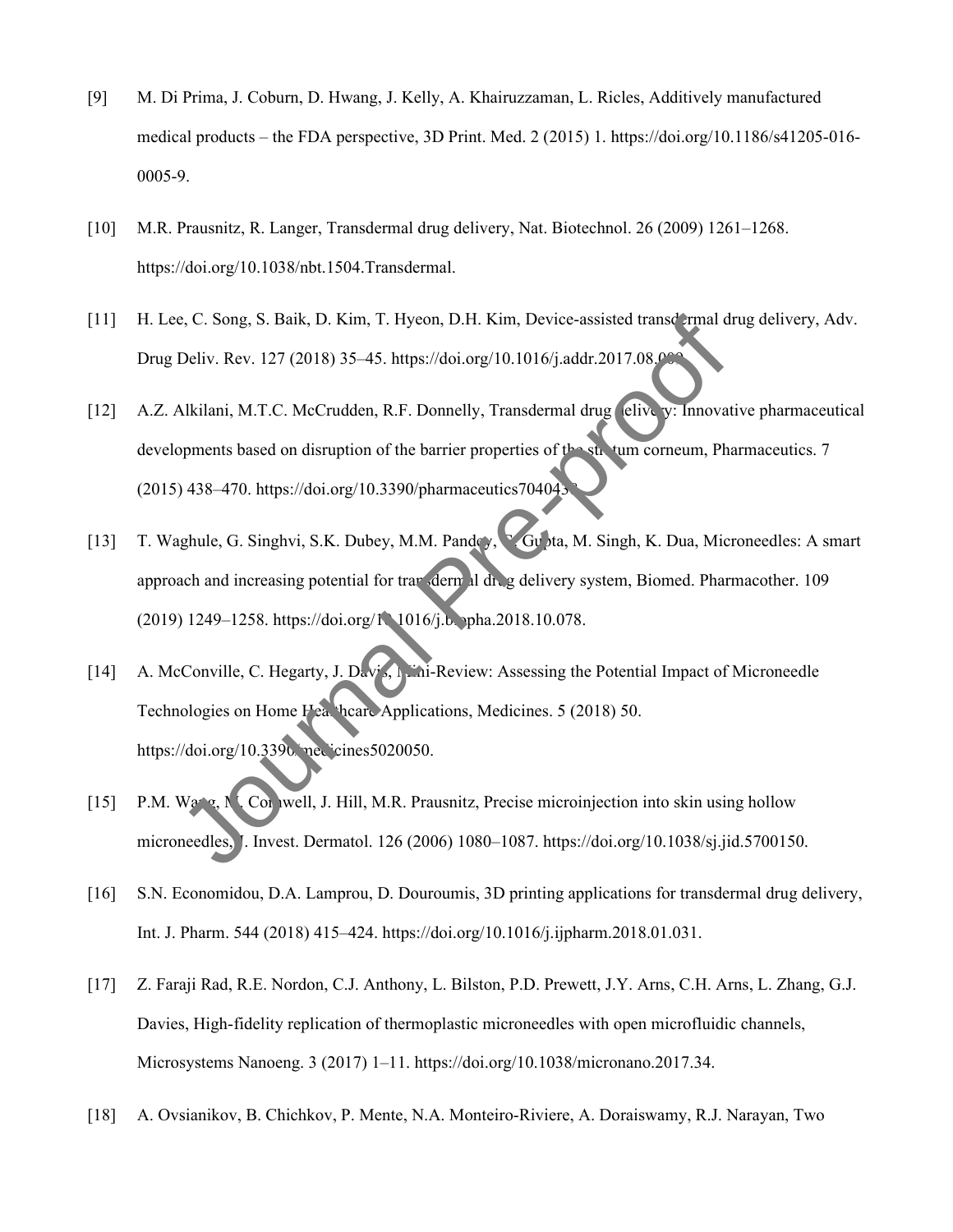Photon Polymerization of Polymer Ceramic Hybrid Materials for Transdermal Drug Delivery, Int. J. Appl. Ceram. Technol. 4 (2007) 22–29. https://doi.org/10.1111/j.1744-7402.2007.02115.x.

- [19] K. Moussi, A. Bukhamsin, T. Hidalgo, J. Kosel, Biocompatible 3D Printed Microneedles for Transdermal, Intradermal, and Percutaneous Applications, Adv. Eng. Mater. 22 (2020) 1–10. https://doi.org/10.1002/adem.201901358.
- [20] C. Schmidleithner, D.M. Kalaskar, Stereolithography, in: IntechOpen, 2018. https://doi.org/http://dx.doi.org/10.5772/57353.
- [21] C.P.P. Pere, S.N. Economidou, G. Lall, C. Ziraud, J.S. Boateng, B.D. Alexander, D.A. Lamprou, D. Douroumis, 3D printed microneedles for insulin skin delivery, Int. Pharm. 544 (2018) 425–432. https://doi.org/10.1016/j.ijpharm.2018.03.031.
- [22] S.N. Economidou, C.P.P. Pere, A. Reid, M.J. Uddin, J.C. Windmill, D.A. Lamprou, D. Douroumis, 3D printed microneedle patches using stereo<sup>r</sup> hography (SLA) for intradermal insulin delivery, Mater. Sci. Eng. C. 102 (2019) 743–755. https://doi.org/10.1016/j.msec.2019.04.063.
- [23] H.J. Lee, N. Choi, E.S. Yoon, I.J. Cho, MEMS devices for drug delivery, Adv. Drug Deliv. Rev. 128 (2018) 132-147. https://doi. rg/10.1016/j.addr.2017.11.003.
- [24] C. Robertson, A. Lin, G. Smith, A. Yeung, P. Strauss, J. Nicholas, E. Davis, T. Jones, L. Gibson, J. Richters, M. de Bock, The Impact of Externally Worn Diabetes Technology on Sexual Behavior and Activity, Body Image, and Anxiety in Type 1 Diabetes, J. Diabetes Sci. Technol. (2019). https://doi.org/10.1177/1932296819870541. Altion Control is a Terrelithography, in: IntechOpen, 2018.<br>
Journal Pre-provides Altion Correlation Control is a Decision of the SML and Altion Correlation C. D.A.<br>
Journal S. D. Perce, S.N. Economidou, G. Lall, C. Ziraud
- [25] J. Yu, Y. Zhang, A.R. Kahkoska, Z. Gu, Bioresponsive transcutaneous patches, Curr. Opin. Biotechnol. 48 (2017) 28–32. https://doi.org/10.1016/j.copbio.2017.03.001.
- [26] M.J. Marques, S. Rivet, A. Bradu, A. Podoleanu, Complex master-slave for long axial range swept-source optical coherence tomography, OSA Contin. 1 (2018) 1251. https://doi.org/10.1364/osac.1.001251.
- [27] S. Rivet, M. Maria, A. Bradu, T. Feuchter, L. Leick, A. Podoleanu, Complex master slave interferometry,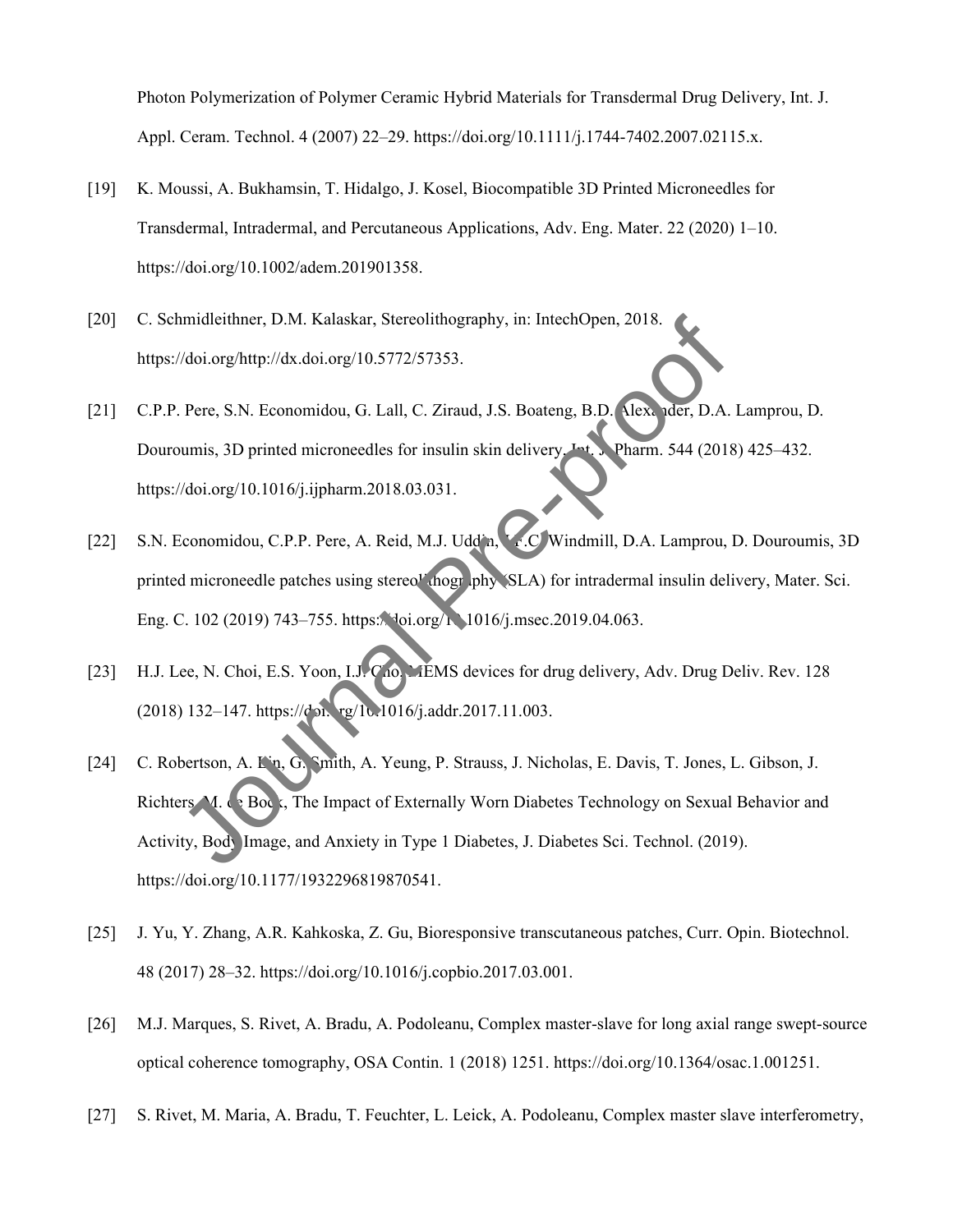Opt. Express. 24 (2016) 2885. https://doi.org/10.1364/oe.24.002885.

- [28] C. Yeung, S. Chen, B. King, H. Lin, K. King, F. Akhtar, G. Diaz, B. Wang, J. Zhu, W. Sun, A. Khademhosseini, S. Emaminejad, A 3D-printed micro fluidic-enabled hollow microneedle architecture for transdermal drug delivery, Biomicrofluidics. 13 (2019) 064125. https://doi.org/10.1063/1.5127778.
- [29] M.A. Luzuriaga, D.R. Berry, J.C. Reagan, R.A. Smaldone, J.J. Gassensmith, Biodegradable 3D printed polymer microneedles for transdermal drug delivery, Lab Chip. 18 (2018) 1222–1230. https://doi.org/10.1039/c8lc00098k.
- [30] A. Dey, N. Yodo, A Systematic Survey of FDM Process Parameter O timization and Their Influence on Part Characteristics, J. Manuf. Mater. Process. 3 (2019) 64. https://doi.org/10.3390/jmmp3030064.
- [31] T.N.A.T. Rahim, A.M. Abdullah, H. Md Akil, Recent Developments in Fused Deposition Modeling-Based 3D Printing of Polymers and Their Composites, Polym. Rev. 59 (2019) 589–624. https://doi.org/10.1080/15583724.2019.159788 Vdoi.org/10.1039/c8lc00098k.<br>
Vdoi.org/10.1039/c8lc00098k.<br>
y, N. Yodo, A Systematic Survey of FDM Process Parameter O (imm. liton and "<br>
Tharacteristics, J. Manuf. Mater. Process. 3 (2019) 64. http://e. i.org/10.3390/jm<br>
- [32] J.R.C. Dizon, A.H. Espera, Q. Chen, R. C. Advincula, Mechanical characterization of 3D-printed polymers, Addit. Manuf. 20 (2018) 44–67. https://doi.org/10.1016/j.addma.2017.12.002.
- [33] A.R. Johnson, A.T. Procopio, Low cost additive manufacturing of microneedle masters, 3D Print. Med. 5 (2019). https://doi.org/10.1186/s41205-019-0039-x.
- [34] Vertex, Ce. ift. ite of Biocompatibility, 2016. https://support.formlabs.com/s/article/Certifications-andstandards?language=en\_US.
- [35] C. Kurzmann, K. Janjić, H. Shokoohi-Tabrizi, M. Edelmayer, M. Pensch, A. Moritz, H. Agis, Evaluation of Resins for Stereolithographic 3D-Printed Surgical Guides: The Response of L929 Cells and Human Gingival Fibroblasts, Biomed Res. Int. 2017 (2017). https://doi.org/10.1155/2017/4057612.
- [36] S. Kreß, R. Schaller-Ammann, J. Feiel, J. Priedl, C. Kasper, D. Egger, 3D printing of cell culture devices: Assessment and prevention of the cytotoxicity of photopolymers for stereolithography, Materials (Basel). 13 (2020). https://doi.org/10.3390/ma13133011.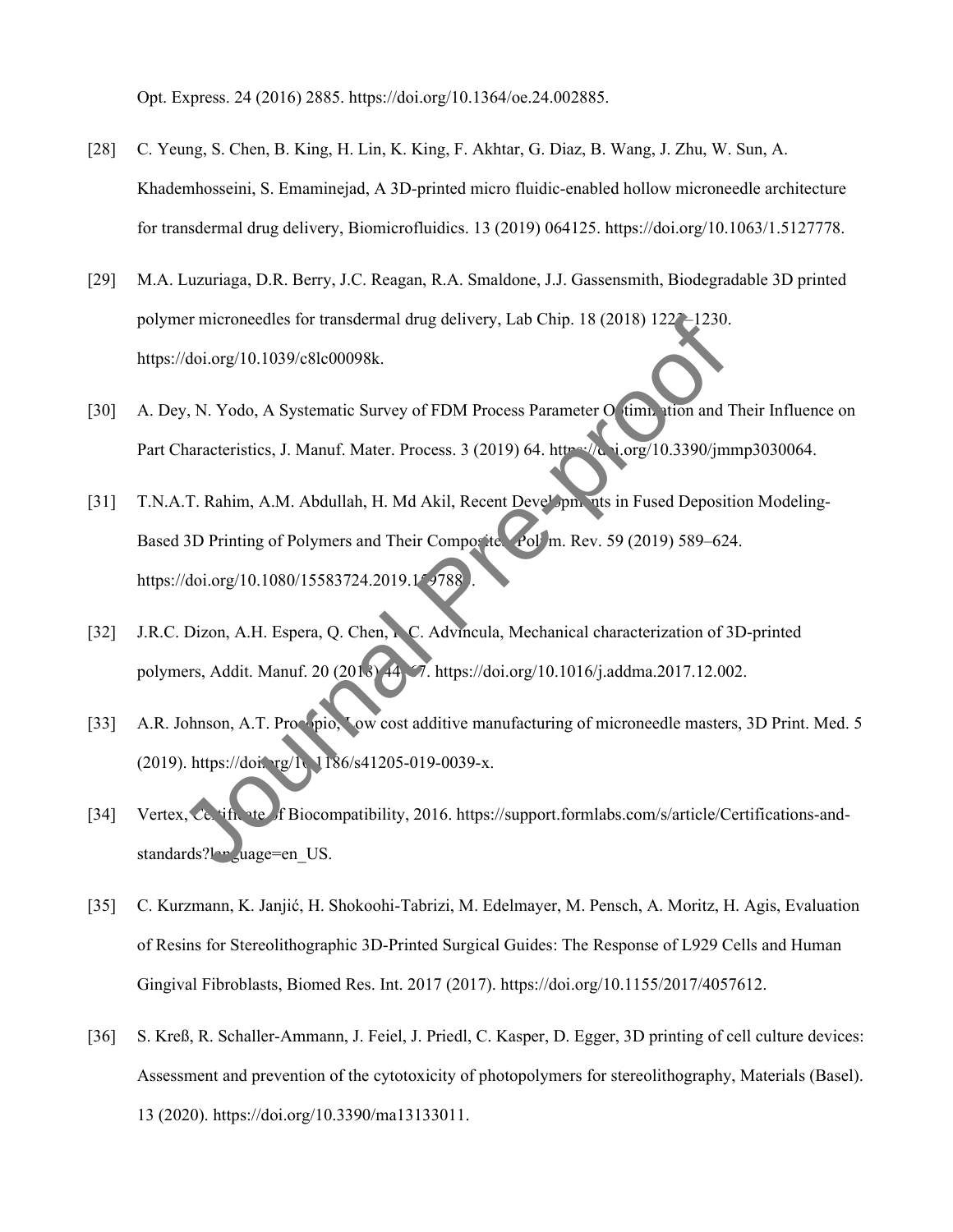- [37] H.S. Gill, D.D. Denson, B.A. Burris, M.R. Prausnitz, Effect of microneedle design on pain in human subjects, Clin J Pain. 24 (2008) 585–594. https://doi.org/10.1097/AJP.0b013e31816778f9.Effect.
- [38] S.P. Davis, B.J. Landis, Z.H. Adams, M.G. Allen, M.R. Prausnitz, Insertion of microneedles into skin: Measurement and prediction of insertion force and needle fracture force, J. Biomech. 37 (2004) 1155– 1163. https://doi.org/10.1016/j.jbiomech.2003.12.010.
- [39] C. Pailler-Mattei, S. Bec, H. Zahouani, In vivo measurements of the elastic mechanical properties of human skin by indentation tests, Med. Eng. Phys. 30 (2008) 599–606. https://doi.org/10.1016/j.medengphy.2007.06.011.
- [40] M.R. Prausnitz, Microneedles for transdermal drug delivery, A<sup>dv.</sup> Drug Deliv. Rev. 56 (2004) 581–587. https://doi.org/10.1016/j.addr.2003.10.023.
- [41] E. Forvi, M. Soncini, M. Bedoni, F. Rizzo, M. Casella, C. O'Mahony, F. Gramatica, A method to determine the margin of safety for microreedle arrays, WCE 2010 - World Congr. Eng. 2010. 2 (2010) 1550–1554. Iller-Mattei, S. Bec, H. Zahouani, In vivo measurements of the elastic morhanical<br>
n skin by indentation tests, Med. Eng. Phys. 30 (2008) 599–606.<br>
(/doi.org/10.1016/j.medengphy.2007.06.011.<br>
Prausnitz, Micronecelles for t
- [42] Formlabs, Dental SG Material Properties, 2016.
- [43] B. Stoeber, D. Liepmann, Arrays of hollow out-of-plane microneedles for drug delivery, J. Microelectromechanical Syst. 14 (2005) 472-479. https://doi.org/10.1109/JMEMS.2005.844843.
- [44] I. Mansoor, Y. Liu, U.O. Häfeli, B. Stoeber, Arrays of hollow out-of-plane microneedles made by metal electrodeposition onto solvent cast conductive polymer structures, J. Micromechanics Microengineering. 23 (2013). https://doi.org/10.1088/0960-1317/23/8/085011.
- [45] M.G. Gnanalingham, P. Newland, C.P. Smith, Accuracy and reproducibility of low dose insulin administration using pen-injectors and syringes, Arch. Dis. Child. 79 (1998) 59–62. https://doi.org/10.1136/adc.79.1.59.
- [46] W. Martanto, J.S. Moore, O. Kashlan, R. Kamath, P.M. Wang, J.M. O'Neal, M.R. Prausnitz, Microinfusion using hollow microneedles, Pharm. Res. 23 (2006) 104–113.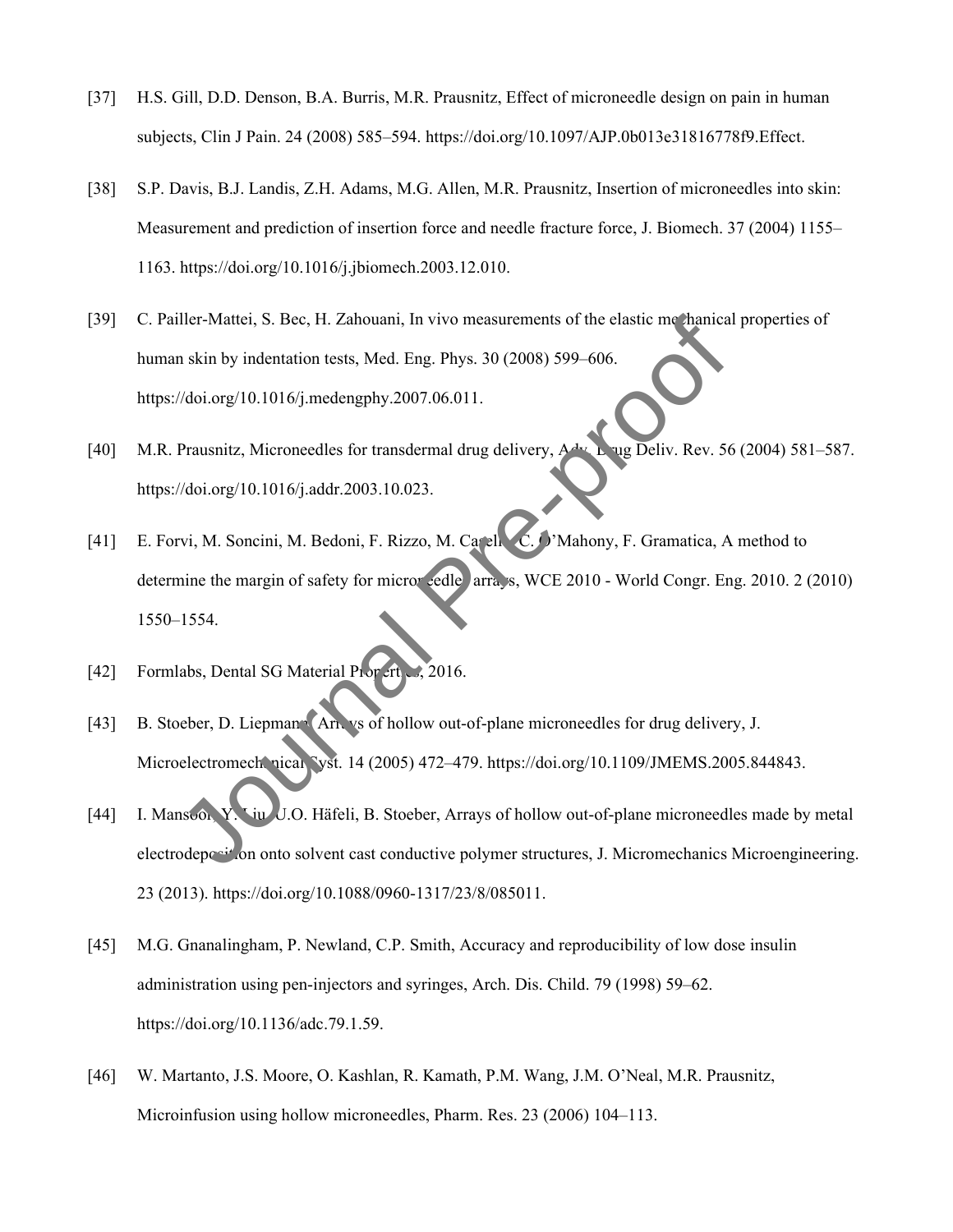https://doi.org/10.1007/s11095-005-8498-8.

- [47] J.G. Fujimoto, C. Pitris, S.A. Boppart, M.E. Brezinski, Optical coherence tomography: An emerging technology for biomedical imaging and optical biopsy, Neoplasia. 2 (2000) 9–25. https://doi.org/10.1038/sj.neo.7900071.
- [48] J. Walther, M. Gaertner, P. Cimalla, A. Burkhardt, L. Kirsten, S. Meissner, E. Koch, Optical coherence tomography in biomedical research, Anal. Bioanal. Chem. 400 (2011) 2721–2743. https://doi.org/10.1007/s00216-011-5052-x.
- [49] R.F. Donnelly, M.J. Garland, D.I.J. Morrow, K. Migalska, T.R.R. Sin h, R. Majithiya, A.D. Woolfson, Optical coherence tomography is a valuable tool in the study of the ffects of microneedle geometry on skin penetration characteristics and in-skin dissolution, J. Control. Lecture 147 (2010) 333–341. https://doi.org/10.1016/j.jconrel.2010.08.008. Praphy in biomedical research, Anal. Bioanal. Chem. 400 (2011) 2721–2743.<br>
Vdoi.org/10.1007/s00216-011-5052-x.<br>
Donnelly, M.J. Garland, D.I.J. Morrow, K. Migalska, T.R.R. Sin h. R. Majithiya,<br>
al coherence tomography is a
- [50] R.F. Donnelly, K. Mooney, M.T.C. McCrudder, E.M. Vicente-Pérez, L. Belaid, P. González-Vázquez, J.C. McElnay, A.D. Woolfson, Hydrogel-forming microneedles increase in volume during swelling in skin, but skin barrier function recovery is unaffected, J Pharm Sci. 103 (2014) 1478–1486. https://doi.org/10.1002/jps.2392. Hydrogel-forming.
- [51] S.P. Davis, W. Martanto, M. G. Allen, S. Member, M.R. Prausnitz, Hollow Metal Microneedles for Insulin Delivery to Diabetic Rats, 52 (2005) 909–915.
- [52] D. V Mcallister, P.M. Wang, S.P. Davis, J. Park, P.J. Canatella, M.G. Allen, M.R. Prausnitz, Microfabricated needles for transdermal delivery of macromolecules and nanoparticles : Fabrication methods and transport studies, 100 (2003) 13755–13760.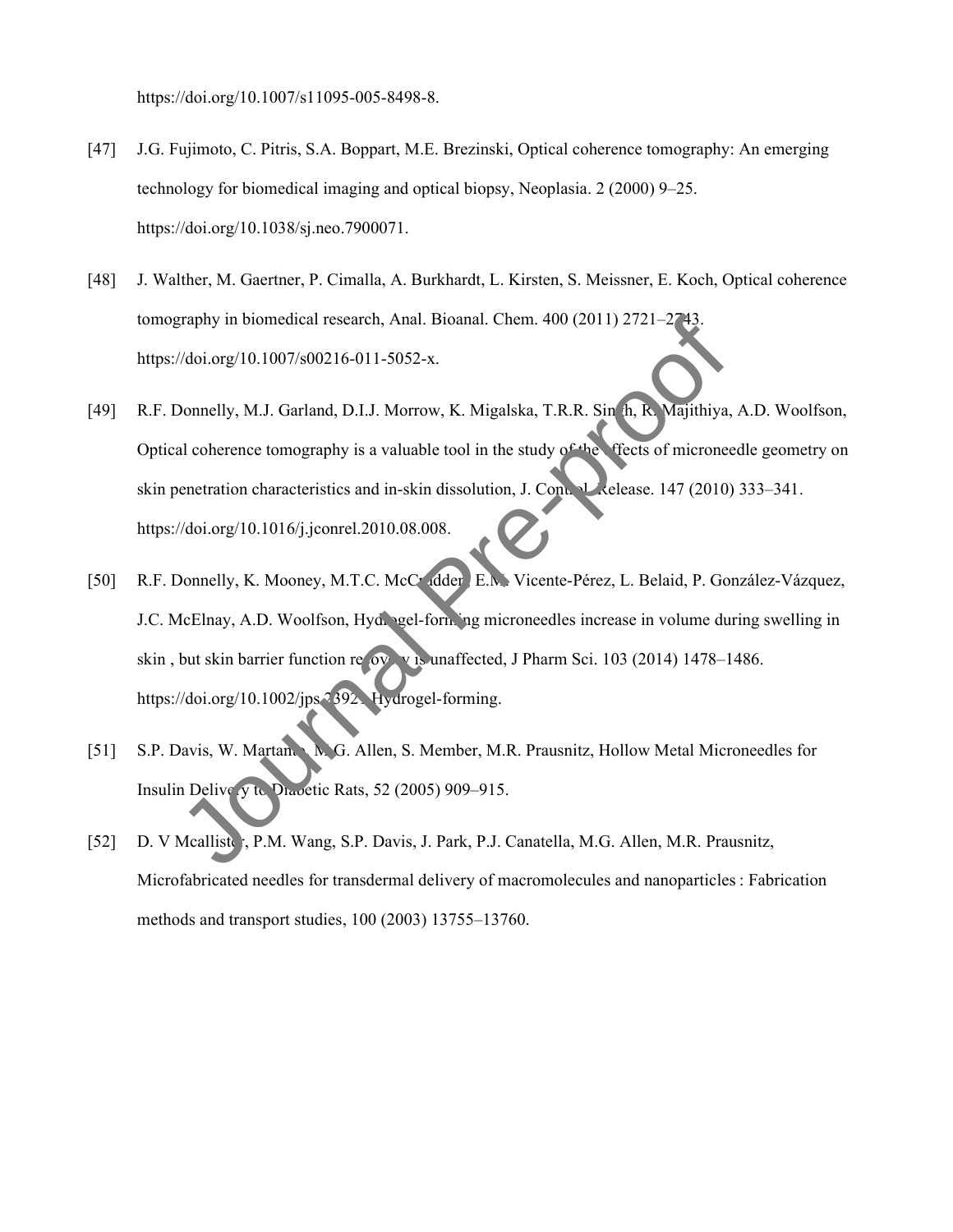#### **Authorship contributions:**

Conceptualization: Sophia N. Economidou, Dennis Douroumis

Data curation: Sophia N. Economidou, Andrew Reid, Manuel J. Marques, Md. Jasim Uddin

Formal analysis: Sophia N. Economidou, Andrew Reid, Manuel J. Marques, Md. Jasim Uddin

Methodology: Sophia N. Economidou, Md. Jasim Uddin, Manuel J. Marques, Dennis Douroumis, Wan Ting Sow, Huaqiong Li, Andrew Reid, James F.C. Windmill, Adrian Podoleanu

Project administration: Sophia N. Economidou, Dennis Douroumis, Adrian Podoleanu

Resources: Dennis Douroumis, Md. Jasim Uddin, Adrian Podoleanu

Supervision: Dennis Douroumis, Huaqiong Li, Adrian Podoleanu

Validation: Sophia N. Economidou, Md. Jasim Uddin, Dennis Douroum. H. aqiong Li, Adrian Podoleanu

Visualization: Sophia N. Economidou, Manuel J. Marques, Ararew Reid, James F.C. Windmill, Md. Jasim Uddin

Roles/Writing - original draft: Sophia N. Econom.dou

Journal Press